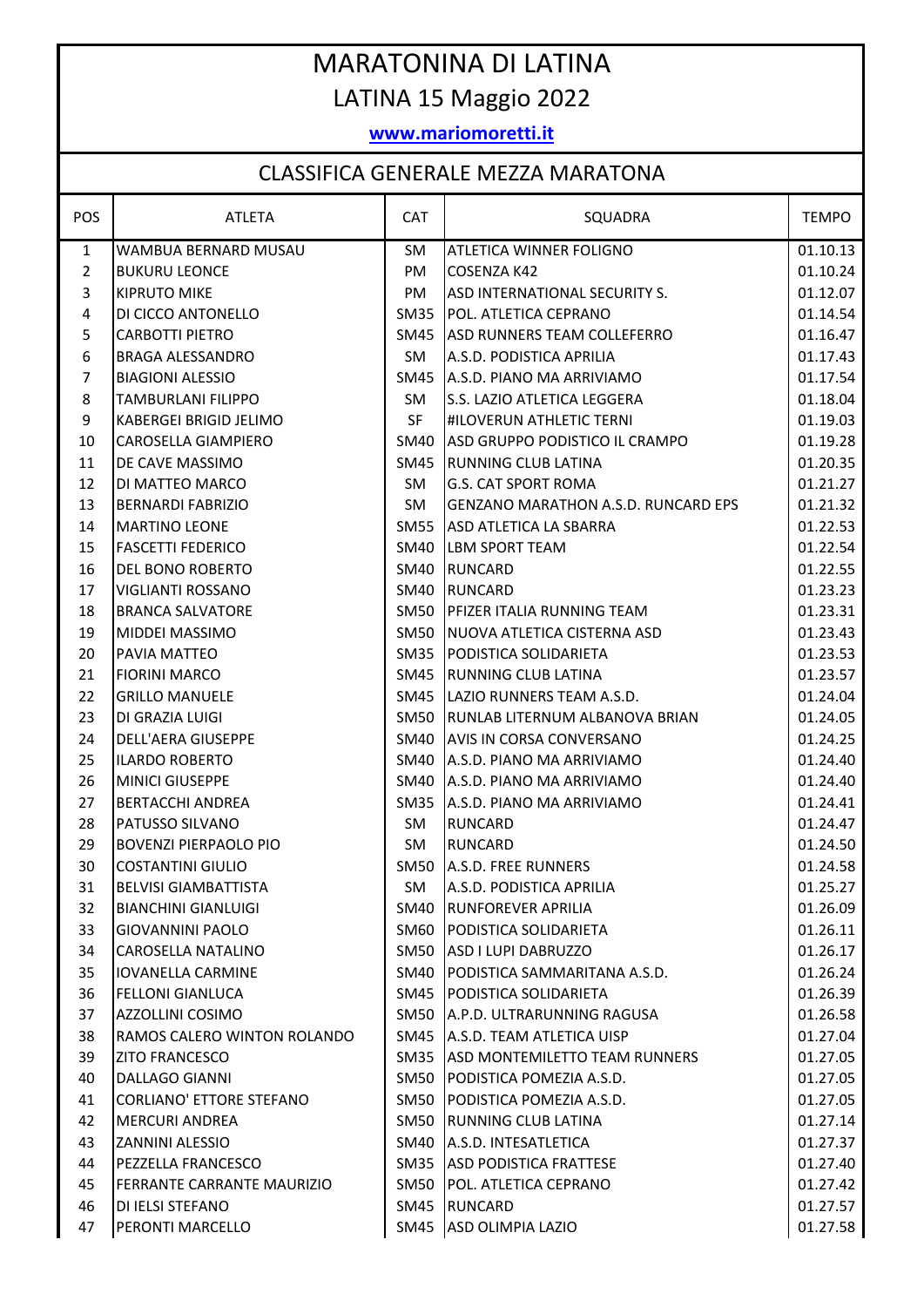| 48  | <b>DELFINO NICOLA</b>      |             | SM45  TEAM CAMELOT                 | 01.28.19 |
|-----|----------------------------|-------------|------------------------------------|----------|
| 49  | COCCIOLO ANDREA            | SM50        | <b>G.S. BANCARI ROMANI</b>         | 01.28.37 |
| 50  | <b>ROSSI ANDREA</b>        | SM40        | ASD RUNNERS TEAM COLLEFERRO        | 01.28.49 |
| 51  | <b>MANZINI RICCARDO</b>    | SM50        | PODISTICA POMEZIA A.S.D.           | 01.28.51 |
| 52  | <b>FASCETTI FABIO</b>      | SM35        | LBM SPORT TEAM                     | 01.29.11 |
| 53  | <b>GATTUSO DEMETRIO</b>    | SM45        | A.S.D. ATLETICA SABAUDIA           | 01.29.13 |
| 54  | <b>MICHELI PIERLUIGI</b>   | SM35        | <b>ATLETICA CECCANO</b>            | 01.29.25 |
| 55  | CASTALDI ALESSANDRO        | SM35        | ASD IN CORSA LIBERA                | 01.29.26 |
| 56  | <b>PASSA DANILO</b>        | SM45        | NUOVA ATLETICA CISTERNA ASD        | 01.29.29 |
| 57  | LUCCIARINI NICOLA          | SM40        | <b>ASD ATHLETIC AMELIA</b>         | 01.29.37 |
| 58  | <b>AZZOLLINI VINCENZO</b>  | SM50        | A.P.D. ULTRARUNNING RAGUSA         | 01.29.37 |
| 59  | <b>CERVO ALBERTO</b>       | SM50        | A.S.D. PODISTICA CASORIA           | 01.29.39 |
| 60  | COLLENI UMBERTO            | SM50        | A.S.D. TORRICE RUNNERS RUNCARD EPS | 01.29.39 |
| 61  | DI COCCO ANDREA            | <b>SM50</b> | <b>LBM SPORT TEAM</b>              | 01.29.46 |
| 62  | DI CATERINO FRANCESCO      | SM45        | RUNLAB LITERNUM ALBANOVA BRIAN     | 01.29.53 |
| 63  | <b>GIUSEPPONE TEODORO</b>  | SM45        | <b>ATL. MONTE MARIO</b>            | 01.29.56 |
| 64  | <b>BOMBINI GIANCARLO</b>   | SM50        | PODISTICA SOLIDARIETA              | 01.30.13 |
| 65  | <b>CHIARELLI FRANCESCO</b> | SM40        | <b>SLOW RUNNING</b>                | 01.30.23 |
| 66  | <b>TROISI ANDREA</b>       | SM35        | RUNNING CLUB LATINA                | 01.30.25 |
| 67  | <b>BOVINO MAURO</b>        | <b>SM50</b> | LA MANDRA CALIMERA                 | 01.30.34 |
| 68  | SCOTTO DI COVELLA VINCENZO | SM35        | <b>RUNCARD</b>                     | 01.30.39 |
| 69  | <b>MARRA FRANCESCO</b>     | SM          | RUNLAB LITERNUM ALBANOVA BRIAN     | 01.30.49 |
| 70  | <b>GIANNETTI LUIGI</b>     | SM45        | <b>ATLETICA ARCE</b>               | 01.30.50 |
| 71  | <b>DE FILIPPO FABIO</b>    | SM35        | POL. ATLETICA CEPRANO              | 01.30.51 |
| 72  | <b>VITOLO MAURIZIO</b>     | SM50        | A.S.D. JUST RUN                    | 01.30.58 |
| 73  | PANTANO ARIANNA            | SF          | A.S.D. JUST RUN                    | 01.30.59 |
| 74  | <b>RIMA DEMETRIO</b>       | SM55        | RUNLAB LITERNUM ALBANOVA BRIAN     | 01.31.22 |
| 75  | <b>GIANNINI EUGENIO</b>    | SM45        | ATL. MONTE MARIO                   | 01.31.29 |
| 76  | <b>MASI DANIELE</b>        | SM          | ATLETICA CECCANO                   | 01.31.38 |
| 77  | <b>AGOSTINO GIUSEPPE</b>   | SM40        | PODISTICA POMEZIA A.S.D.           | 01.31.43 |
| 78  | <b>CASO DAMIANO</b>        | SM40        | <b>ATL. COLLEFERRO SEGNI</b>       | 01.31.45 |
| 79  | <b>TEMPESTA GIANLUCA</b>   | SM40        | A.S.D. PI8 RUNNING                 | 01.31.50 |
| 80  | <b>BIZZARRI NICOLA</b>     |             | SM45 G.S. BANCARI ROMANI           | 01.31.51 |
| 81  | <b>PELOSI TULLIO</b>       |             | SM40 PODISTICA SOLIDARIETA         | 01.31.55 |
| 82  | FANFARILLO VALERIO         |             | SM35 ASD RUNNERS ELITE CECCANO     | 01.32.22 |
| 83  | <b>COCCIA EMILIANO</b>     | SM35        | <b>RUNCARD</b>                     | 01.32.31 |
| 84  | <b>REALI ALESSANDRO</b>    | SM40        | A.S.D. PIANO MA ARRIVIAMO          | 01.32.31 |
| 85  | GALOTTA MARCO SALVATORE    | SM45        | A.S.D. VEGAN POWER TEAM            | 01.32.37 |
| 86  | <b>SPORTELLI FABIO</b>     | SM40        | A.S.D. ATLETICA SABAUDIA           | 01.32.39 |
| 87  | <b>CAPOROSSI DAVIDE</b>    | SM          | PODISTI VALMONTONE                 | 01.32.41 |
| 88  | <b>CORI LUCA</b>           | SM50        | <b>GIOVANNI SCAVO VELLETRI</b>     | 01.32.50 |
| 89  | <b>CASTELLI CLAUDIO</b>    | SM55        | GIOVANNI SCAVO 2000 ATL.           | 01.32.52 |
| 90  | <b>SPINELLI RENATO</b>     | SM40        | <b>#ILOVERUN ATHLETIC TERNI</b>    | 01.32.56 |
| 91  | <b>IZZO GIOVANNI</b>       | SM40        | RUNLAB LITERNUM ALBANOVA BRIAN     | 01.33.07 |
| 92  | <b>PAOLA FRANCESCO</b>     | SM45        | A.S.D. INTESATLETICA               | 01.33.09 |
| 93  | <b>MORICI MARCO</b>        | SM55        | <b>ASD TIVOLI MARATHON</b>         | 01.33.20 |
| 94  | PANNO TONINO               | SM60        | RUNCARD                            | 01.33.22 |
| 95  | <b>PODDIGHE CARLO</b>      | SM55        | ASD ATLETICA LA SBARRA             | 01.33.26 |
| 96  | <b>BENCIVENNI MARCO</b>    | SM40        | A.S.D. PODISTICA APRILIA           | 01.33.28 |
| 97  | <b>NAPOLI FILIPPO</b>      | SM65        | PODISTICA POMEZIA A.S.D.           | 01.33.36 |
| 98  | <b>SANNA MIRKO</b>         | SM          | <b>RUNCARD</b>                     | 01.33.52 |
| 99  | LEVA ANDREA                | SM45        | ATL. COLLEFERRO SEGNI              | 01.33.55 |
| 100 | <b>RINALDI CARLO</b>       | SM          | A.S.D. PI8 RUNNING                 | 01.34.00 |
| 101 | MONTERUBBIANO SIMONE       | SM          | <b>RUNCARD</b>                     | 01.34.05 |
| 102 | <b>CASSESE WALTER</b>      | SM40        | A.S.D. CENTRO FITNESS MONTELLO     | 01.34.05 |
| 103 | CASSANDRA STEFANO          | SM40        | RUNNING CLUB LATINA                | 01.34.08 |
| 104 | GANGEMI ALESSANDRO         | SM50        | A.S.D. CENTRO FITNESS MONTELLO     | 01.34.24 |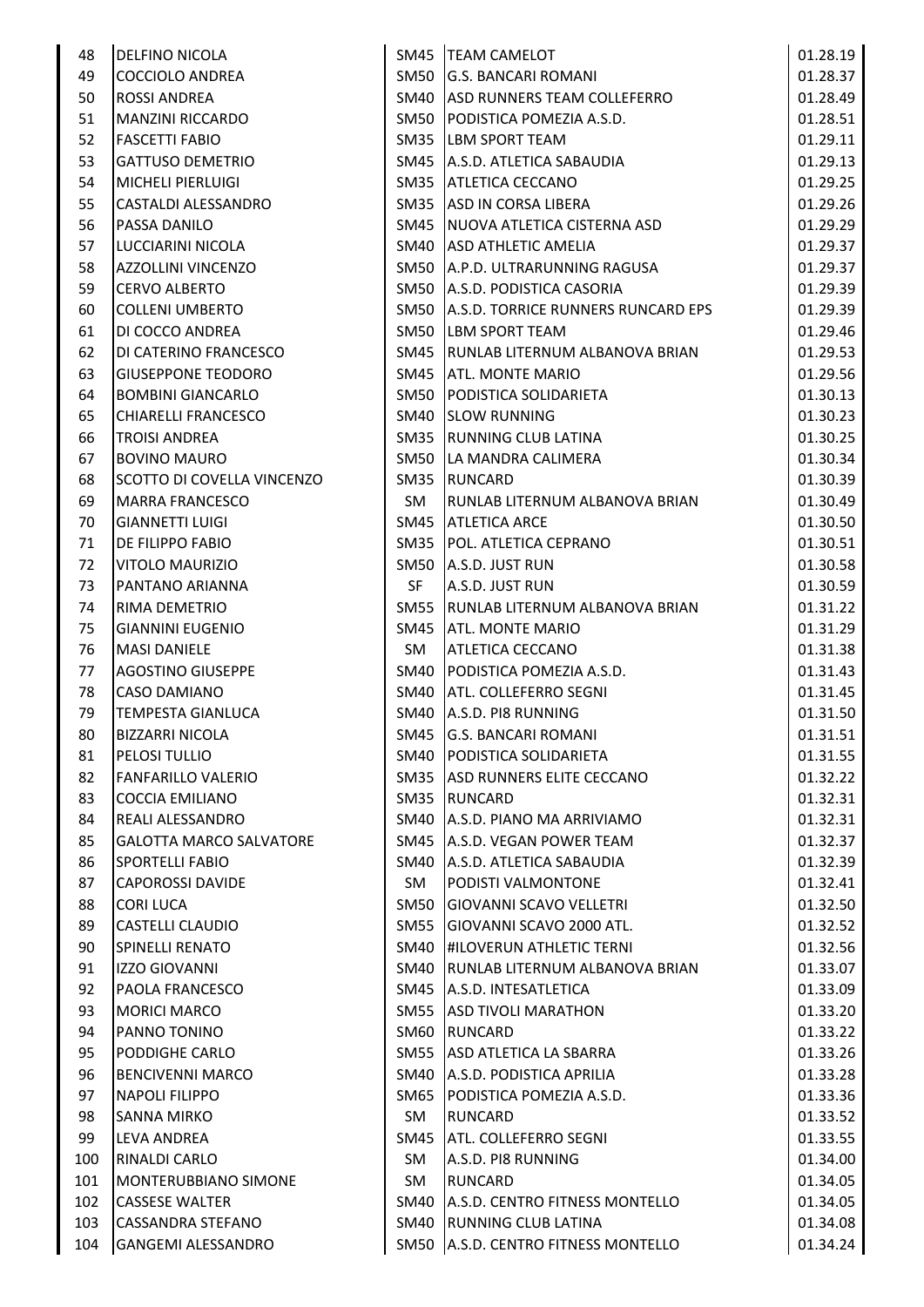| 105 | <b>INCELLI ANTONIO</b>           |             | SM50 RUNCARD                               | 01.34.28 |
|-----|----------------------------------|-------------|--------------------------------------------|----------|
| 106 | <b>GIOVANNONE LUCIANO</b>        |             | SM40 RUNCARD                               | 01.34.32 |
| 107 | <b>FAUSTINI GUIDO</b>            |             | SM40 A.S.D. TORRICE RUNNERS                | 01.34.32 |
| 108 | LUPI JORGE ANTONIO               |             | SM35   ATL. COLLEFERRO SEGNI               | 01.34.35 |
| 109 | NAPOLEONI ANDREA                 |             | SM45 A.S.D. INTESATLETICA                  | 01.34.35 |
| 110 | <b>TIANO ANTONIO</b>             |             | SM50 RUNCARD                               | 01.34.39 |
| 111 | CAFAZZO PIERFRANCESCO            |             | SM50 S.S. LAZIO ATLETICA LEGGERA           | 01.34.41 |
| 112 | LAURENTI PIETRO                  |             | SM50 A.S.D. PIANO MA ARRIVIAMO             | 01.34.42 |
| 113 | MIGLIORATI CLAUDIO               |             | SM40 A.S.D. PIANO MA ARRIVIAMO             | 01.34.42 |
| 114 | MASTROLEMBO BARNA SANDRO FRANCI  |             | SM35 LBM SPORT TEAM                        | 01.34.43 |
| 115 | <b>URSO DOMENICO</b>             |             | SM50 ASD RUNNERS FOR EMERGENCY             | 01.34.44 |
| 116 | <b>BACCARI FRANCESCO</b>         |             | SM50   VIOLETTACLUB                        | 01.34.48 |
| 117 | <b>BALDESI LUIGI</b>             |             | SM45 RUNCARD                               | 01.34.57 |
| 118 | <b>CEGLIA LUCA</b>               |             | SM40   PODISTICA SOLIDARIETA               | 01.35.05 |
| 119 | <b>CICCONI LUIGI</b>             |             | SM55 ASD RUNNERS TEAM COLLEFERRO           | 01.35.07 |
| 120 | <b>BEN ABDESSLEM ABDESSLEM</b>   |             | SM40 RUNCARD                               | 01.35.09 |
| 121 | CIOLINI MICHELANGELO             | SM          | RUNCARD                                    | 01.35.11 |
| 122 | <b>FUSARI PAOLO</b>              | SM40        | <b>LBM SPORT TEAM</b>                      | 01.35.30 |
| 123 | STOCCO ALESSANDRO                | SM35        | <b>RUNCARD</b>                             | 01.35.49 |
| 124 | <b>RONCONI EMANUELE</b>          |             | SM50 NUOVA PODISTICA LATINA                | 01.35.50 |
| 125 | LAZZARI ANDREA                   |             | SM40 RUNCARD                               | 01.35.51 |
| 126 | <b>FABIETTI GIOVANNI</b>         |             | SM50 ASD INGEGNERI LATINA RUNCARD EPS      | 01.35.58 |
| 127 | <b>FERDINANDI FLAVIO</b>         |             | SM50   POL. CIOCIARA ANTONIO FAVA          | 01.36.03 |
| 128 | <b>BATTISTA MICHELE</b>          |             | SM45   NUOVA PODISTICA LATINA              | 01.36.14 |
| 129 | COLOMBU EMANUELE                 |             | SM45 TIBURTINA RUNNING ROMA A.S.D.         | 01.36.18 |
| 130 | <b>CONTE DAVIDE</b>              | SM40        | <b>RUNCARD</b>                             | 01.36.20 |
| 131 | <b>SARALLI MAURIZIO</b>          | <b>SM35</b> | <b>RUNCARD</b>                             | 01.36.21 |
| 132 | <b>DE BENEDETTIS ANTONIO</b>     |             | SM40 G.S. BANCARI ROMANI                   | 01.36.21 |
| 133 | <b>DEMOLA DOMENICO</b>           |             | SM40 ASD ATL.CITTA DEI PAPI ANAGNI         | 01.36.26 |
| 134 | <b>PETRUCCI ARNALDO</b>          |             | SM40 RUNCARD                               | 01.36.26 |
| 135 | <b>DANIELE GIUSEPPE</b>          |             | SM50 TEAM CAMELOT                          | 01.36.30 |
| 136 | DI GIOIA PASQUALE                |             | SM35 RUNCARD                               | 01.36.32 |
|     | 137 BUCCIOLI MARCO               |             | SM55 ATLETICA CECCHINA AL.PA. ASD          | 01.36.38 |
| 138 | PELO IACOPO                      |             | SM40 WORKOUTGYM A.S.D.                     | 01.36.40 |
| 139 | MAZZOTTA ALFREDO                 |             | SM40 RUNCARD                               | 01.36.44 |
| 140 | SANTONASTASO ANTONIO             |             | SM45 A.S.D. PODISTICA APRILIA              | 01.36.46 |
| 141 | <b>DE RITA ADRIANO</b>           |             | SM45 RUNCARD                               | 01.36.54 |
| 142 | MOSTORINO RIVERA WILLIAM ALFREDO |             | SM45 G.S. CAT SPORT ROMA                   | 01.36.55 |
| 143 | <b>GETULI FABRIZIO</b>           |             | SM35 S.S. LAZIO ATLETICA LEGGERA           | 01.36.56 |
| 144 | ULIVIERI CASSANDRA               | SF.         | <b>G.S.IL FIORINO</b>                      | 01.37.02 |
| 145 | <b>BORRELLI MICHELANGELO</b>     | SM35        | RUNCARD                                    | 01.37.07 |
| 146 | LUCARELLI ANDREA                 |             | SM45   AMATORI TOP RUNNERS CASTELLI ROMANI | 01.37.14 |
| 147 | RICCIOTTI PAOLO                  |             | SM40   TEAM CAMELOT                        | 01.37.33 |
| 148 | DILILLO GIOVANNI                 | SM40        | <b>TEAM CAMELOT</b>                        | 01.37.37 |
| 149 | <b>COSTANTINI LUCA</b>           |             | SM35  LBM SPORT TEAM                       | 01.37.45 |
| 150 | <b>MACINENTI FRANCESCA</b>       | SF50        | A.S.D. CENTRO FITNESS MONTELLO             | 01.37.51 |
| 151 | <b>SANTACROCE PAOLO</b>          |             | SM40 ATLETICA CECCANO                      | 01.37.53 |
| 152 | <b>BALWAS WIOLETTA</b>           | SF45        | <b>GRUPPO MILLEPIEDI</b>                   | 01.37.55 |
| 153 | GIOVANNINI VINCENZO              |             | SM55 A.S.D. PODISTICA APRILIA              | 01.38.16 |
| 154 | TRAMENTOZZI CLAUDIO              |             | SM40 A.S.D. CENTRO FITNESS MONTELLO        | 01.38.28 |
| 155 | MASELLA LUIGI                    |             | SM60 PODISTI VALMONTONE                    | 01.38.29 |
| 156 | DE CAROLIS ALESSANDRO            | SM45        | <b>RUNCARD</b>                             | 01.38.32 |
| 157 | <b>ANGELLOTTI LUCA</b>           |             | SM35 RUNCARD                               | 01.38.40 |
| 158 | MATSUDA TAKEHIRO                 |             | SM55 RUNCARD                               | 01.38.45 |
| 159 | <b>MARACCI DOMENICO</b>          |             | SM40 A.S.D. PIANO MA ARRIVIAMO             | 01.38.46 |
| 160 | <b>VISENTINI DANIELE</b>         |             | SM40 A.S.D. CENTRO FITNESS MONTELLO        | 01.38.47 |
| 161 | <b>FERLANTI MASSIMO</b>          |             | SM50 A.P.D. ULTRARUNNING RAGUSA            | 01.38.48 |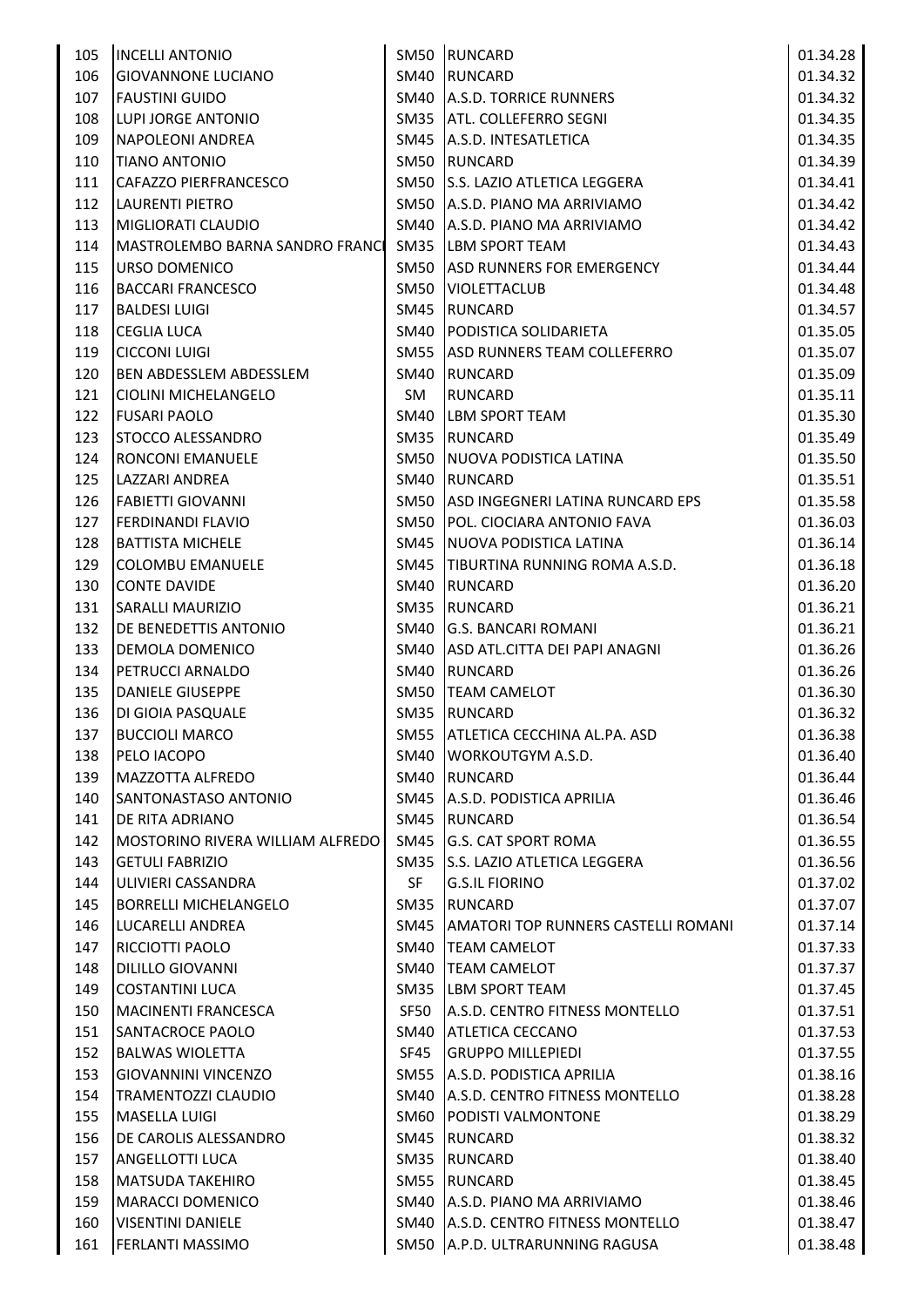| 162 | <b>PAGLIARO ORLANDO</b>    | SM   | PODISTICA POMEZIA A.S.D.                   | 01.38.50 |
|-----|----------------------------|------|--------------------------------------------|----------|
| 163 | <b>CIOTOLA SIMONE</b>      | SM   | <b>RUNFOREVER APRILIA</b>                  | 01.38.52 |
| 164 | <b>RUGGIERO GIOVANNI</b>   | SM40 | <b>G.S. BANCARI ROMANI</b>                 | 01.38.55 |
| 165 | PIRANI MASSIMO             | SM55 | <b>GENZANO MARATHON A.S.D. RUNCARD EPS</b> | 01.38.56 |
| 166 | <b>BALDASSARRE ANTONIO</b> | SM55 | NUOVA PODISTICA LATINA                     | 01.38.57 |
| 167 | <b>CELLAMARE ANTONIO</b>   | SM45 | A.S.D. PODISTICA APRILIA                   | 01.39.09 |
| 168 | D'URSI CARMINE             | SM40 | S.S.D. REGGIA POWER A.R.L.                 | 01.39.11 |
| 169 | ROSSETTI ALESSIO           | SM40 | <b>AMATORI TOP RUNNERS CASTELLI ROMANI</b> | 01.39.12 |
| 170 | <b>SCARFAGNA ALBERTO</b>   | SM40 | <b>WORKOUTGYM A.S.D.</b>                   | 01.39.14 |
| 171 | <b>TARDIOLO DANIELE</b>    | SM40 | <b>WORKOUTGYM A.S.D.</b>                   | 01.39.15 |
| 172 | <b>MASCARO ANTONIO</b>     | SM55 | <b>G.S. BANCARI ROMANI</b>                 | 01.39.17 |
| 173 | <b>COLANTONI SERGIO</b>    | SM60 | PODISTICA SOLIDARIETA                      | 01.39.23 |
| 174 | CANCELLI PIERGIORGIO       | SM40 | <b>G.S. BANCARI ROMANI</b>                 | 01.39.23 |
| 175 | <b>PRETOLANI JACOPO</b>    |      | SM55 A.S.D. PIANO MA ARRIVIAMO             | 01.39.30 |
| 176 | <b>BUCRA ANDREA</b>        |      | SM45 A.S.D. PIANO MA ARRIVIAMO             | 01.39.31 |
| 177 | <b>ACHILLE GIANLUCA</b>    |      | SM50 A.S.D. PIANO MA ARRIVIAMO             | 01.39.31 |
| 178 | <b>VENTRONE LUIGI</b>      |      | SM45 ATLETICA SAN NICOLA                   | 01.39.37 |
| 179 | <b>FRANCESCHI FEDERICO</b> |      | SM50 A.S.D. PIANO MA ARRIVIAMO             | 01.39.43 |
| 180 | MAIORINO ALESSANDRO        |      | SM60 A.S.D. CENTRO FITNESS MONTELLO        | 01.39.58 |
| 181 | <b>DE STEFANO MICHELE</b>  |      | SM35 S.S. LAZIO ATLETICA LEGGERA           | 01.40.03 |
| 182 | MAFFEZZONI LUCA            |      | SM35 A.S.D. ATLETICA SABAUDIA              | 01.40.05 |
| 183 | FERRACCIOLO CARLO          |      | SM50 SPORTISOLA LA MADDALENA ASD           | 01.40.15 |
| 184 | <b>TURRIZIANI MARCO</b>    | SM50 | <b>ATLETICA CECCANO</b>                    | 01.40.19 |
| 185 | <b>MARIANI SIMONE</b>      | SM45 | <b>GIOVANNI SCAVO VELLETRI</b>             | 01.40.19 |
| 186 | <b>ANTONELLI BERNARD</b>   | SM55 | <b>ATLETICA ARCE</b>                       | 01.40.23 |
| 187 | <b>GERMANI GIUSEPPE</b>    | SM45 | <b>ATL. COLLEFERRO SEGNI</b>               | 01.40.24 |
| 188 | <b>LENZINI SIMONE</b>      | SM   | <b>RUNCARD</b>                             | 01.40.25 |
| 189 | NOVIELLO FRANCESCO         | SM35 | <b>RUNNING CLUB LATINA</b>                 | 01.40.28 |
| 190 | PATI LUCA                  |      | SM45   LA MANDRA CALIMERA                  | 01.40.37 |
| 191 | <b>DEL SETTE RAIMONDO</b>  | SM50 | <b>RUNCARD</b>                             | 01.40.43 |
| 192 | <b>BUGARINI GIULIO</b>     |      | SM55 A.S. ROMA ROAD R.CLUB                 | 01.40.45 |
| 193 | PARASMO MARCO              |      | SM45 A.S.D. CENTRO FITNESS MONTELLO        | 01.40.49 |
| 194 | <b>FLAMINI FLORIO</b>      |      | SM55 RUNFOREVER APRILIA                    | 01.40.51 |
| 195 | <b>GARZILLO MARCO</b>      |      | SM60 RUNNING CLUB LATINA                   | 01.40.55 |
| 196 | LATINI PATRIZIO            |      | SM55 A.S.D. PODISTICA APRILIA              | 01.41.04 |
| 197 | <b>ROSSI MARCO</b>         |      | SM50 ASD RUN LIFE                          | 01.41.21 |
| 198 | <b>CORONA ALESSANDRO</b>   |      | SM55 ROMA TRE SPORT A.S.D.C.               | 01.41.27 |
| 199 | <b>PISACANE ANTONIO</b>    | SM35 | RUNCARD                                    | 01.41.35 |
| 200 | <b>COLLARO LUIGI</b>       |      | SM55 ATLETICA CECCHINA AL.PA. ASD          | 01.41.41 |
| 201 | TERRACCIANO CARMINE        |      | SM45   PODISTICA POMEZIA A.S.D.            | 01.41.44 |
| 202 | <b>BATTISTI UMBERTO</b>    |      | SM55 NUOVA PODISTICA LATINA                | 01.41.46 |
| 203 | <b>MODICA MARCELLO</b>     |      | SM55 ASD RUNNERS FOR EMERGENCY             | 01.41.49 |
| 204 | <b>CASO GAETANO</b>        | SM65 | <b>ATL. COLLEFERRO SEGNI</b>               | 01.41.57 |
| 205 | ABBONDANZA ANTONELLA       | SF40 | PODISTICA SOLIDARIETA                      | 01.42.03 |
| 206 | CHORODYNSKA DANUTA         | SF45 | RUNCARD                                    | 01.42.06 |
| 207 | <b>IRILLI EMILIANO</b>     |      | SM45 ASD TIVOLI MARATHON                   | 01.42.07 |
| 208 | FORMOSA ANDREA             |      | SM40 A.S.D. PIANO MA ARRIVIAMO             | 01.42.08 |
| 209 | <b>PROSPERI DANIELE</b>    |      | SM35   PODISTICA SOLIDARIETA               | 01.42.15 |
| 210 | SCHINA MASSIMILIANO        | SM50 | <b>PODISTICA SOLIDARIETA</b>               | 01.42.18 |
| 211 | DI ROMANO GIANLUIGI        |      | SM35 ATL. MONTE MARIO                      | 01.42.19 |
| 212 | <b>ORECCHIA SILVIA</b>     | SF40 | <b>ATL. MONTE MARIO</b>                    | 01.42.19 |
| 213 | <b>PISANI ENRICO</b>       | SM45 | A.S.D. LIRI RUNNERS                        | 01.42.22 |
| 214 | <b>RAINERI LUANO</b>       | SM45 | <b>RUNCARD</b>                             | 01.42.44 |
| 215 | <b>COCCO ANDREA</b>        |      | SM45 RUNCARD                               | 01.42.46 |
| 216 | PIZZUTI MAURO              |      | SM55 ATLETICA CECCANO                      | 01.42.47 |
| 217 | <b>MATERA LIBERATO</b>     |      | SM35 RUNFOREVER APRILIA                    | 01.42.47 |
| 218 | <b>FOGLIETTA GIUSEPPE</b>  |      | SM35 RUNCARD                               | 01.43.01 |
|     |                            |      |                                            |          |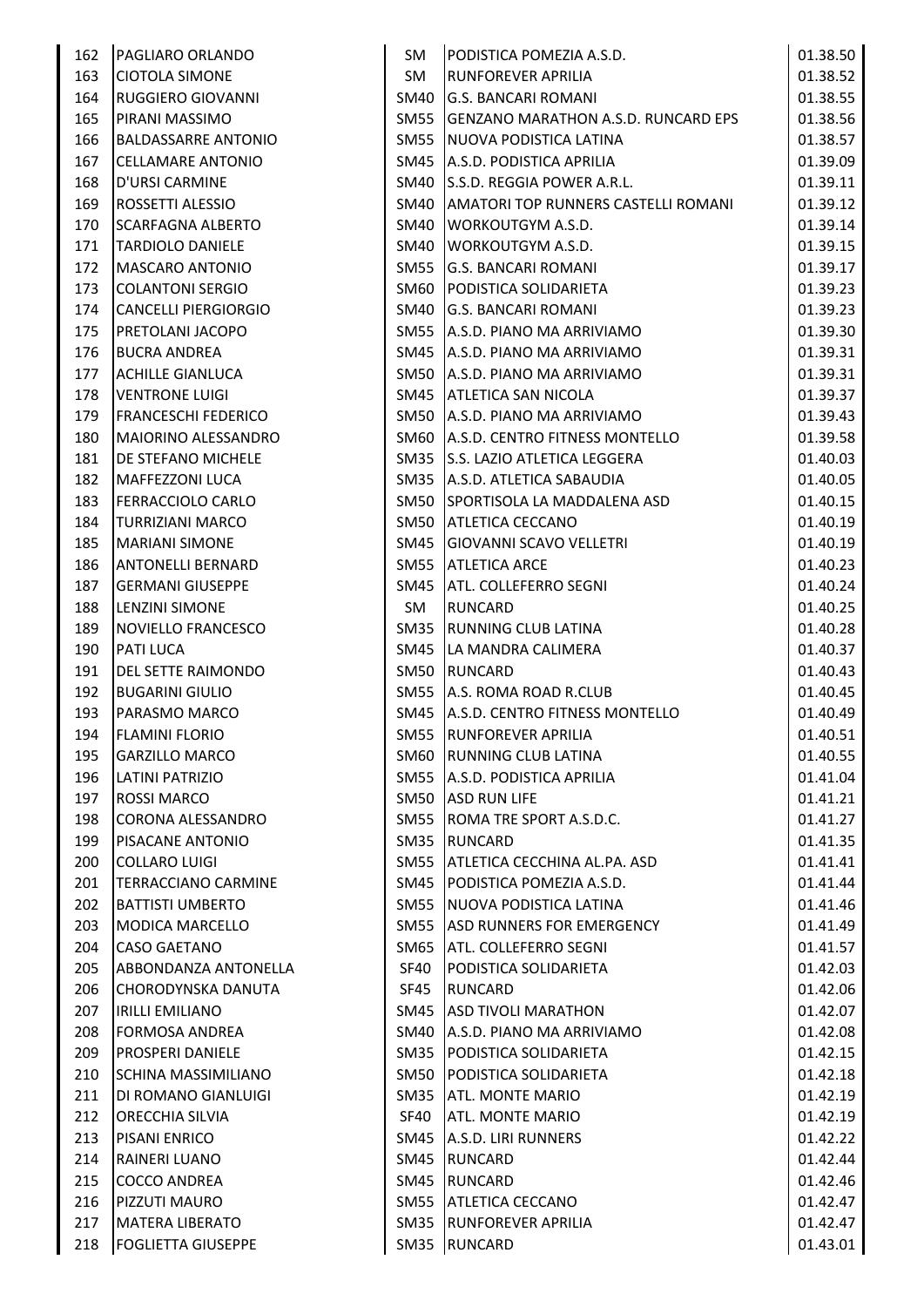| 219 | <b>PAONE DAVIDE</b>          | SM   | <b>RUNCARD</b>                             | 01.43.05 |
|-----|------------------------------|------|--------------------------------------------|----------|
| 220 | COLARIETI MASSIMILIANO       | SM50 | A.S.D. TORRICE RUNNERS RUNCARD EPS         | 01.43.06 |
| 221 | <b>MASTRONARDI MARCO</b>     |      | SM45 A.S.D. TORRICE RUNNERS RUNCARD EPS    | 01.43.10 |
| 222 | AQUILINI ALESSANDRO          |      | SM45 A.S.D. PODISTICA APRILIA              | 01.43.16 |
| 223 | DI MURRO MARCO               |      | SM40 AMATORI TOP RUNNERS CASTELLI ROMANI   | 01.43.18 |
| 224 | PALMIERO MICHELE             | SM45 | NUOVA PODISTICA LATINA                     | 01.43.22 |
| 225 | <b>STELLATO FRANCESCO</b>    | SM40 | <b>RUNCARD</b>                             | 01.43.29 |
| 226 | <b>CESARI MARCO</b>          | SM40 | <b>GENZANO MARATHON A.S.D. RUNCARD EPS</b> | 01.43.38 |
| 227 | <b>GIGANTE ROCCO</b>         | SM60 | G.A.P. SARONNO                             | 01.43.43 |
| 228 | <b>CUOZZO DOMENICO</b>       |      | SM50 A.S.D. PI8 RUNNING                    | 01.43.46 |
| 229 | NISIO GIUSEPPE               | SM40 | ASD PER ASPERA AD ASTRA BARI               | 01.43.48 |
| 230 | <b>CAPPELLI ANDREA</b>       | SM40 | <b>RUNCARD</b>                             | 01.43.51 |
| 231 | <b>VARGETTO SARA</b>         | CF.  | ATHLETICA VATICANA A.S.D.                  | 01.44.02 |
| 232 | <b>VARGETTO PAOLO</b>        |      | SM45 ATHLETICA VATICANA A.S.D.             | 01.44.04 |
| 233 | <b>MARINI MATTEO</b>         |      | SM35 ASD PALESTRINA RUNNING                | 01.44.05 |
| 234 | <b>REALE VINCENZO</b>        | SM50 | RUNCARD                                    | 01.44.10 |
| 235 | ADDELIO VINCENZO PIETRO      | SM60 | A.S.D. PIANO MA ARRIVIAMO                  | 01.44.12 |
| 236 | <b>GERMANI MARCO</b>         | SM40 | <b>RUNCARD</b>                             | 01.44.19 |
| 237 | <b>CECCANO ANGELO</b>        |      | SM55 A.S.D. CENTRO FITNESS MONTELLO        | 01.44.26 |
| 238 | <b>CALISI MARIO</b>          |      | SM65 A.S.D. ATLETICA SABAUDIA              | 01.44.28 |
| 239 | <b>ACRISIO LORENZO</b>       |      | SM40 ATLETICOM ASD                         | 01.44.32 |
| 240 | DI FAZIO SIMONE              | SM45 | <b>GIOVANNI SCAVO VELLETRI</b>             | 01.44.36 |
| 241 | <b>NOBILE EDOARDO</b>        | SM   | <b>TEAM CAMELOT</b>                        | 01.44.38 |
| 242 | <b>MARTORANA ROBERTO</b>     | SM50 | A.S.D. PODISTICA APRILIA                   | 01.44.41 |
| 243 | <b>IOSSA DANIELE</b>         |      | SM45 A.S.D. PIANO MA ARRIVIAMO             | 01.44.42 |
| 244 | <b>ALBERO MICHELE</b>        |      | SM45 A.S.D. PIANO MA ARRIVIAMO             | 01.44.42 |
| 245 | <b>LOPS PIERLUIGI</b>        |      | SM45   A.S.D. VILLA DE SANCTIS             | 01.44.42 |
| 246 | <b>ALFONZI MARCO</b>         |      | SM40 ATL. MONTE MARIO                      | 01.44.42 |
| 247 | <b>CIRELLI FELICE</b>        | SM45 | A.S.D. PIANO MA ARRIVIAMO                  | 01.44.43 |
| 248 | PAOLUCCI MAURIZIO            | SM60 | <b>RUNCARD</b>                             | 01.44.44 |
| 249 | <b>GIAMMATTEO GIAN PAOLO</b> | SM   | <b>RUNCARD</b>                             | 01.44.44 |
| 250 | <b>CANALI FRANCESCO</b>      |      | SM50 IL CORRIDORE RUNNING CLUB ASD         | 01.44.45 |
| 251 | LUNGHI ALESSANDRO            |      | SM40 ASD RUNNERS ELITE CECCANO             | 01.44.46 |
| 252 | PETRUCCI MASSIMO             |      | SM60 G.S. CAT SPORT ROMA                   | 01.44.47 |
| 253 | DI VICO ANTONIO              |      | SM45   A.S.D. CENTRO FITNESS MONTELLO      | 01.44.50 |
| 254 | <b>BALZERANI LUCA</b>        |      | SM45   PODISTICA SOLIDARIETA               | 01.44.51 |
| 255 | <b>BOSCHETTI MAURO</b>       |      | SM55 A.S.D. PIANO MA ARRIVIAMO             | 01.44.52 |
| 256 | <b>SALIPANTE RENATO</b>      |      | SM40 RUNNING CLUB LATINA                   | 01.44.53 |
| 257 | PARROCCHIA GIANLUCA          |      | SM45 A.S.D. IN CORSA LIBERA                | 01.44.57 |
| 258 | <b>D'AMORE FLAVIO</b>        |      | SM50 ITALIA MARATHON CLUB                  | 01.44.58 |
| 259 | <b>MANZO FRANCESCO</b>       |      | SM45 RUNCARD                               | 01.45.03 |
| 260 | MICOZZI FABRIZIO             | SM35 | A.S.D. ATLETICA SABAUDIA                   | 01.45.05 |
| 261 | <b>GUIDA PAOLO</b>           | SM50 | <b>DK RUNNERS MILANO</b>                   | 01.45.21 |
| 262 | <b>BENEVENTO SIMONE</b>      | SM   | <b>RUNCARD</b>                             | 01.45.23 |
| 263 | IZZO AMEDEO                  | SM40 | <b>RUNCARD</b>                             | 01.45.32 |
| 264 | PALMIERI VALERY              | SF35 | A.S.D. FENICE SPORT                        | 01.45.37 |
| 265 | USAI PAOLO                   |      | SM40   POLI GOLFO                          | 01.45.49 |
| 266 | <b>MORICONI MARZIO</b>       |      | SM40 RUN & SMILE ASD                       | 01.45.52 |
| 267 | SANTORO LOREDANA             | SF40 | A.S.D. TEAM ATLETICA UISP                  | 01.45.52 |
| 268 | <b>SANSEVERINO MATTEO</b>    | SM35 | ASD ATLETICA CASTELLABATE                  | 01.45.56 |
| 269 | <b>IACONO FEDERICO</b>       |      | SM55 A.S.D. RUNNING EVOLUTION              | 01.45.57 |
| 270 | PESCHECHERA MAURIZIO         |      | SM35 G.S. BANCARI ROMANI                   | 01.45.58 |
| 271 | <b>FALCO MAURO</b>           | SM60 | G.A.P. SARONNO                             | 01.46.01 |
| 272 | IAIUNESE ANTONIO             | SM45 | RUNLAB LITERNUM ALBANOVA BRIAN             | 01.46.07 |
| 273 | <b>CAPRIO EMILIO</b>         | SM45 | RUNLAB LITERNUM ALBANOVA BRIAN             | 01.46.08 |
| 274 | DONNINI ALBERTO              | SM70 | PUROSANGUE ATHLETICS CLUB                  | 01.46.11 |
| 275 | <b>FERRANTI FEDERICO</b>     | SM   | <b>RUNCARD</b>                             | 01.46.18 |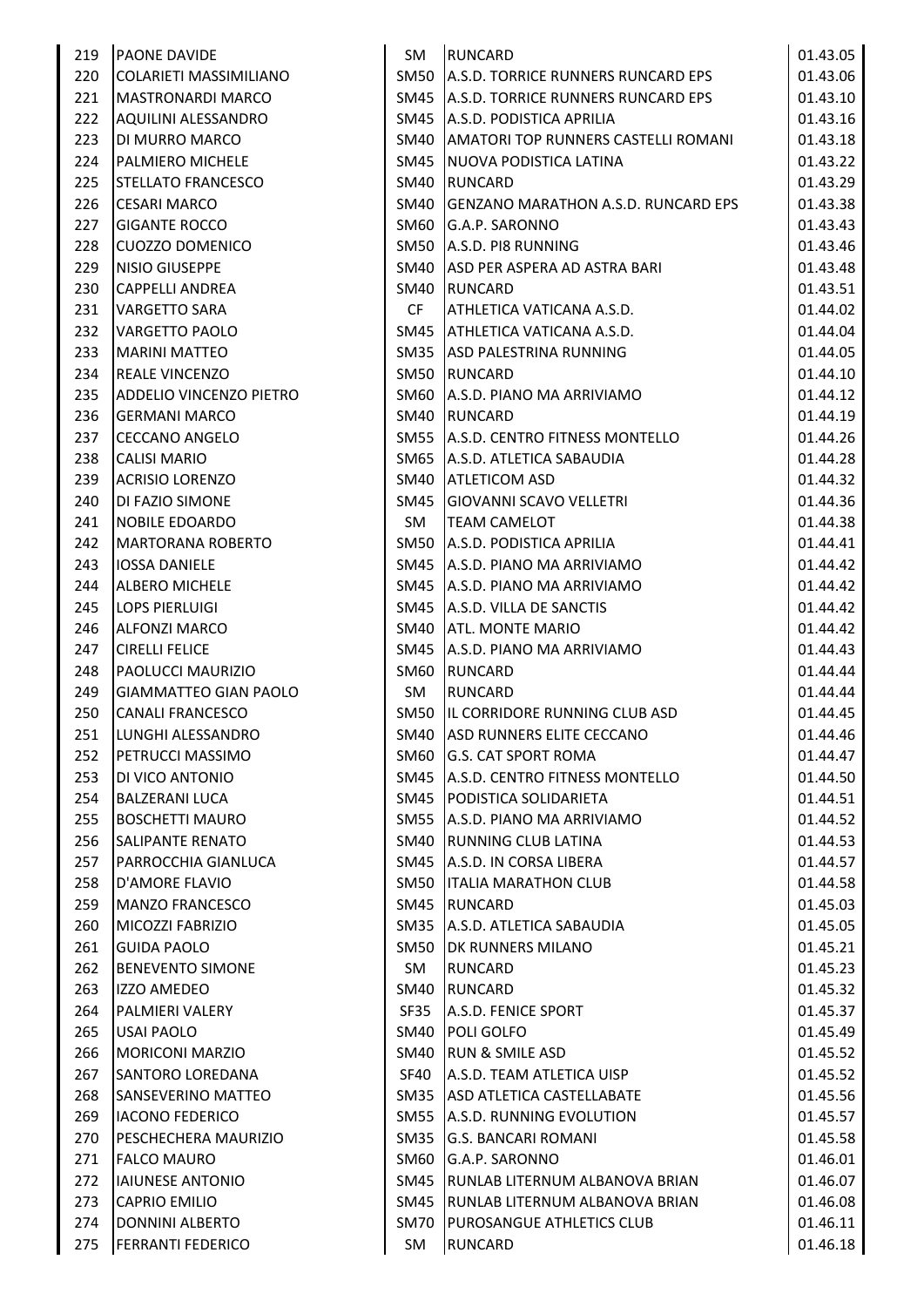| 276 | <b>GALLI CARLO</b>               |             | SM40   PODISTICA POMEZIA A.S.D.       | 01.46.37 |
|-----|----------------------------------|-------------|---------------------------------------|----------|
| 277 | <b>DRI GIOVANNI</b>              |             | SM65 NUOVA PODISTICA LATINA           | 01.46.43 |
| 278 | DE SANTIS RAFFAELE               |             | SM50 RUNFOREVER APRILIA               | 01.46.45 |
| 279 | WOJTAL AGNIESZKA MALGORZATA      | SF40        | A.S.D. CENTRO FITNESS MONTELLO        | 01.46.48 |
| 280 | <b>PRATESI GIANLUCA</b>          |             | SM50 A.S.D. PIANO MA ARRIVIAMO        | 01.46.55 |
| 281 | <b>BARBATO PASQUALE</b>          |             | SM40 ASD PODISTICA NORMANNA           | 01.47.00 |
| 282 | <b>DELLO STRETTO MICHELE</b>     |             | SM40 ATLETICA SAN NICOLA              | 01.47.00 |
| 283 | <b>SALVATORE FABRIZIO</b>        |             | SM55 A.S.D. INTESATLETICA             | 01.47.19 |
| 284 | CATALANI GIANCARLO               |             | SM50 A.S.D. INTESATLETICA             | 01.47.27 |
| 285 | <b>MARRO MICHELINO</b>           |             | SM60 RUNNING CLUB LATINA              | 01.47.30 |
| 286 | <b>SELLITTO RICCARDO</b>         | SM          | <b>RUNCARD</b>                        | 01.47.37 |
| 287 | RAMADU' DEMIS                    |             | SM40   A.S.D. CENTRO FITNESS MONTELLO | 01.47.38 |
| 288 | <b>COTENA LUCIANO</b>            |             | SM45   NEAPOLIS MARATHON              | 01.47.40 |
| 289 | <b>BIAGIOLI MARCO</b>            |             | SM50 S.S. LAZIO ATLETICA LEGGERA      | 01.47.48 |
| 290 | <b>FRANCICA LUCA</b>             |             | SM35 A.S.D. PIANO MA ARRIVIAMO        | 01.47.50 |
| 291 | D'AMATO FEDERICO                 |             | SM45   A.S.D. FREE RUNNERS            | 01.47.51 |
| 292 | PAOLUCCI VALENTINA               | SF40        | <b>ATL. MONTE MARIO</b>               | 01.47.58 |
| 293 | PICCOLOMINI GAETANO              | SM55        | PODISTICA SOLIDARIETA                 | 01.48.07 |
| 294 | <b>PORCELLI LORIS</b>            | SF50        | A.S.D. TEAM ATLETICA UISP             | 01.48.09 |
| 295 | <b>GIUNTI MARCO</b>              |             | SM50 A.S.D. PIANO MA ARRIVIAMO        | 01.48.10 |
| 296 | <b>TORELLI GIOVANNI BATTISTA</b> |             | SM65 PODISTICA SOLIDARIETA            | 01.48.11 |
| 297 | <b>PERNA VINCENZO</b>            | SM60        | <b>RUNCARD</b>                        | 01.48.12 |
| 298 | <b>FINESTRA PAOLO</b>            |             | SM60 A.S.D. IN CORSA LIBERA           | 01.48.21 |
| 299 | SORRENTINO ALDO                  | SM          | <b>RUNCARD</b>                        | 01.48.27 |
| 300 | <b>TASCIOTTI SILVIO</b>          | SM45        | A.S.D. INTESATLETICA                  | 01.48.32 |
| 301 | <b>SCUTO GIUSEPPE</b>            | SM45        | <b>G.S. BANCARI ROMANI</b>            | 01.48.37 |
| 302 | <b>RINALDI DOMENICO</b>          | <b>SM70</b> | <b>RUNCARD</b>                        | 01.48.37 |
| 303 | D'AMBROGIO ANDREA                | <b>SM50</b> | <b>RUNCARD</b>                        | 01.48.39 |
| 304 | CARAGNANO DOMENICO               | SM60        | CORRERE E SALUTE MOTTOLA              | 01.48.44 |
| 305 | MAGNANTI DAVIS                   |             | SM40   A.S.D. CENTRO FITNESS MONTELLO | 01.48.45 |
| 306 | <b>BRUNO FABIO</b>               |             | SM50 A.S.D. PIANO MA ARRIVIAMO        | 01.48.48 |
| 307 | LUCON MASSIMILIANO               |             | SM45 ASD INGEGNERI LATINA RUNCARD EPS | 01.48.51 |
| 308 | <b>CALENNE ANNA</b>              |             | SF50 ATL. COLLEFERRO SEGNI            | 01.48.54 |
| 309 | MONACO NICOLA                    |             | SM55   TEAM CAMELOT                   | 01.48.56 |
| 310 | ANNUZZI GIOVANNI                 |             | SM65 SLOW RUNNING                     | 01.49.02 |
| 311 | DI SILVESTRE MASSIMILIANO        | SM50        | PODISTICA SOLIDARIETA                 | 01.49.05 |
| 312 | <b>SIMMI JACOPO</b>              | SM          | PUROSANGUE ATHLETICS CLUB             | 01.49.05 |
| 313 | <b>DI FEDE ROCCO</b>             |             | SM55 RUNFOREVER APRILIA               | 01.49.09 |
| 314 | <b>PESCI MAURO</b>               | SM55        | RUNCARD                               | 01.49.11 |
| 315 | <b>COLAROSSI FABIO</b>           |             | SM35   PODISTICA POMEZIA A.S.D.       | 01.49.12 |
| 316 | <b>CHIARO ALEX</b>               | SM          | <b>RUNCARD</b>                        | 01.49.12 |
| 317 | <b>MORELLI STEFANO</b>           | SM50        | <b>NUOVA PODISTICA LATINA</b>         | 01.49.15 |
| 318 | <b>BAGNO DAVIDE</b>              | SM45        | NUOVA PODISTICA LATINA                | 01.49.20 |
| 319 | <b>ARRIGONI SILVIO</b>           |             | SM55   PODISTICA POMEZIA A.S.D.       | 01.49.23 |
| 320 | <b>DI VITO ROBERTA</b>           | <b>SF</b>   | A.S.D. PIANO MA ARRIVIAMO             | 01.49.35 |
| 321 | DI PIETRO ROBERTO                |             | SM60 S.S. LAZIO ATLETICA LEGGERA      | 01.49.35 |
| 322 | DI RUZZA RENATO                  |             | SM40 PODISTICA SOLIDARIETA            | 01.49.43 |
| 323 | <b>FORZAN SIMONE</b>             |             | SM35 RUNCARD                          | 01.49.46 |
| 324 | <b>SPERDUTI TIERI</b>            | SM55        | RUNCARD                               | 01.49.47 |
| 325 | MISSIMEI PIERLUIGI               | SM45        | PODISTICA SOLIDARIETA                 | 01.49.47 |
| 326 | <b>ZOLLI CLAUDIA</b>             |             | SF45 ASD RUNNERS ELITE CECCANO        | 01.49.48 |
| 327 | <b>GIOVAGNOLI GIORDANO</b>       |             | SM50 A.S.D. PIANO MA ARRIVIAMO        | 01.49.54 |
| 328 | DI BACCO MARIO                   |             | SM50   NUOVA ATLETICA CISTERNA ASD    | 01.50.01 |
| 329 | LEONE FRANCESCO                  | SM          | <b>RUNCARD</b>                        | 01.50.05 |
| 330 | <b>BAROCCI MAURIZIO</b>          | SM55        | RUNCARD                               | 01.50.06 |
| 331 | <b>DI LEGGE FABIO</b>            |             | SM45 RUNNING CLUB LATINA              | 01.50.11 |
| 332 | DI GIORGI FABIO MASSIMO          |             | SM40 PODISTICA SOLIDARIETA            | 01.50.11 |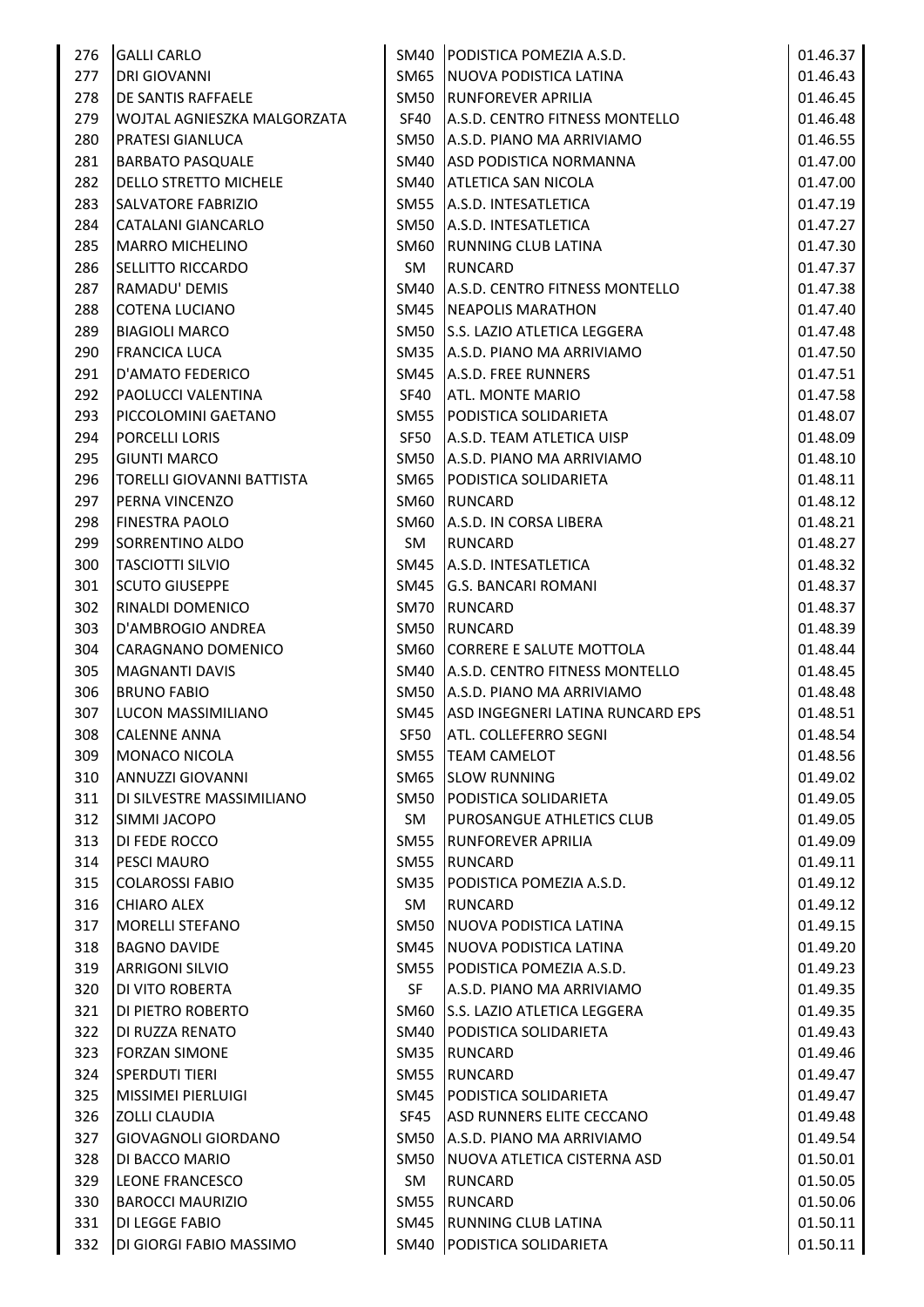| 333 | CAMAGNA FABRIZIO                    |             | SM45 ASD RUNNERS TEAM COLLEFERRO           | 01.50.14 |
|-----|-------------------------------------|-------------|--------------------------------------------|----------|
| 334 | <b>BACIUCCHI LUDOVICA</b>           | SF          | <b>G.S. BANCARI ROMANI</b>                 | 01.50.15 |
| 335 | <b>FONTECEDRO MARIA CRISTINA</b>    | SF45        | A.S.D. PIANO MA ARRIVIAMO                  | 01.50.29 |
| 336 | <b>BASCIANO ENRICO</b>              | SM40        | A.S.D. CENTRO FITNESS MONTELLO             | 01.50.48 |
| 337 | <b>TALIENTO GIANCARLO</b>           | SM50        | <b>TEAM CAMELOT</b>                        | 01.50.48 |
| 338 | MAURIZI SIMONETTA                   | SF60        | NUOVA ATLETICA CISTERNA ASD                | 01.50.54 |
| 339 | <b>GAGLIANONE GIOVANNI</b>          | <b>SM50</b> | ASD ATLETICA BORG.RIUN.SERMONETA RUNCARD E | 01.50.56 |
| 340 | <b>MARINUCCI DANIELE</b>            | SM40        | PODISTICA SOLIDARIETA                      | 01.51.03 |
| 341 | <b>ABBAFATI KATIUSCIA</b>           | SF40        | AMATORI TOP RUNNERS CASTELLI ROMANI        | 01.51.04 |
| 342 | <b>GERASSIMOV GUEORGUI PLAMENOV</b> | SM40        | A.S.D. CENTRO FITNESS MONTELLO             | 01.51.04 |
| 343 | <b>RASO AGOSTINO</b>                | SM55        | PODISTICA SOLIDARIETA                      | 01.51.09 |
| 344 | <b>CIARCIA FABIO</b>                | SM45        | <b>ATLETICA INPS</b>                       | 01.51.27 |
| 345 | <b>TRANI BRUNO</b>                  | SM45        | <b>LBM SPORT TEAM</b>                      | 01.51.27 |
| 346 | <b>TESSITORE NICOLA</b>             | SM45        | <b>ATL. COLLEFERRO SEGNI</b>               | 01.51.36 |
| 347 | <b>STASI MASSIMO</b>                | <b>SM55</b> | S.S. LAZIO ATLETICA LEGGERA                | 01.51.39 |
| 348 | <b>BRUNORO GIANLUCA</b>             | <b>SM50</b> | PODISTICA POMEZIA A.S.D.                   | 01.51.42 |
| 349 | <b>GILARDI GAETANO</b>              | SM55        | A.S.D. PIANO MA ARRIVIAMO                  | 01.51.42 |
| 350 | <b>VITROTTI VALERIA</b>             | SF35        | A.S. ROMA ROAD R.CLUB                      | 01.51.43 |
| 351 | MITA FERNANDO                       | SM45        | A.S.D. PIANO MA ARRIVIAMO                  | 01.51.45 |
| 352 | <b>DI BITETTO NICOLA</b>            | SM40        | A.S.D. INTESATLETICA                       | 01.51.57 |
| 353 | <b>MACCALLINI MARCO</b>             | SM55        | <b>TEAM CAMELOT</b>                        | 01.52.06 |
| 354 | <b>ALPI FRANCESCO</b>               | SM50        | <b>LBM SPORT TEAM</b>                      | 01.52.18 |
| 355 | <b>FABIETTI ELISA</b>               | SF35        | <b>RUNNING CLUB LATINA</b>                 | 01.52.18 |
| 356 | <b>GABRIELLI ADRIANO</b>            | <b>SM55</b> | <b>RUNCARD</b>                             | 01.52.19 |
| 357 | <b>FISICHELLA DANIELE</b>           | SM45        | A.S.D. PIANO MA ARRIVIAMO                  | 01.52.26 |
| 358 | <b>VALERIO PASQUALE</b>             | SM45        | ASD INGEGNERI LATINA RUNCARD EPS           | 01.52.26 |
| 359 | <b>FERRARESE MIRELLA</b>            | SF50        | A.S.D. TEAM ATLETICA UISP                  | 01.52.27 |
| 360 | AQUILI ALESSANDRO                   | SM55        | A.S.D. CENTRO FITNESS MONTELLO             | 01.52.44 |
| 361 | <b>SOLIS UMBERTO</b>                | SM50        | <b>GENZANO MARATHON A.S.D. RUNCARD EPS</b> | 01.52.44 |
| 362 | <b>SERRECCHIA ROMOLO</b>            | SM50        | ASD SEMPRE DI CORSA TEAM                   | 01.52.49 |
| 363 | <b>AZZANI PATRIZIA</b>              | SF55        | <b>RUNNING SARONNO</b>                     | 01.52.49 |
| 364 | <b>COSTA DANILO</b>                 | SM35        | <b>RUNCARD</b>                             | 01.52.56 |
| 365 | <b>COLAFATI CARLO</b>               |             | SM45   VIOLETTACLUB                        | 01.53.00 |
| 366 | <b>AMANTI FRANCESCO</b>             |             | SM55 ATL. TUSCULUM                         | 01.53.00 |
| 367 | MINCHELLA ALESSIO                   | SM          | A.S.D. TEAM ATLETICA UISP                  | 01.53.02 |
| 368 | <b>MOAURO EMANUELA</b>              | SF50        | AMATORI TOP RUNNERS CASTELLI ROMANI        | 01.53.10 |
| 369 | <b>CONIO FAUSTO</b>                 | SM50        | <b>RUNCARD</b>                             | 01.53.10 |
| 370 | <b>DE ROSE MATTEO</b>               | SM45        | <b>LBM SPORT TEAM</b>                      | 01.53.17 |
| 371 | <b>APICELLA PASQUALE</b>            | <b>SM50</b> | <b>ATL. SALERNO</b>                        | 01.53.22 |
| 372 | <b>CAPONI DANIELE</b>               | SM45        | <b>ATLETICA CECCANO</b>                    | 01.53.26 |
| 373 | <b>TROMBETTA VINCENZO</b>           | SM50        | <b>ATL. SALERNO</b>                        | 01.53.28 |
| 374 | <b>SIMONI GIANCARLO</b>             | SM40        | ASD ENJOY RUN RUNCARD EPS                  | 01.53.41 |
| 375 | <b>SCIULLI LUCA</b>                 | SM40        | <b>FREE RUNNERS ISERNIA</b>                | 01.53.44 |
| 376 | <b>BUCOSSI MARCO</b>                | SM45        | RUNCARD                                    | 01.53.53 |
| 377 | <b>DE SANTIS STEFANO</b>            | <b>SM35</b> | <b>G.S. CAT SPORT ROMA</b>                 | 01.53.54 |
| 378 | <b>PIERRO PIETRO</b>                | <b>SM50</b> | <b>TEAM CAMELOT</b>                        | 01.53.58 |
| 379 | <b>GARZIA MARCO</b>                 | SM          | <b>G.S. BANCARI ROMANI</b>                 | 01.54.03 |
| 380 | DI ROSA MASSIMO                     | SM50        | A.S.D. CENTRO FITNESS MONTELLO             | 01.54.11 |
| 381 | <b>COVA PAOLO</b>                   | SM45        | <b>G.S. BANCARI ROMANI</b>                 | 01.54.17 |
| 382 | SOSCIA ANTONIO                      | SM65        | ASD MONTEMILETTO TEAM RUNNERS              | 01.54.33 |
| 383 | <b>MASSI RITA</b>                   | SF50        | <b>GRUPPO MILLEPIEDI</b>                   | 01.54.39 |
| 384 | CAFIERO EUGENIO                     | SM40        | A.S.D. TEAM ATLETICA UISP                  | 01.54.41 |
| 385 | <b>NEPOTI CHIARA</b>                | SF40        | <b>RUNFOREVER APRILIA</b>                  | 01.54.42 |
| 386 | <b>CAGLIANI VERONICA</b>            | SF50        | <b>ATL. MONTE MARIO</b>                    | 01.54.42 |
| 387 | <b>ANNINI ALAN</b>                  | SM50        | A.S.D. PIANO MA ARRIVIAMO                  | 01.54.55 |
| 388 | <b>VOLIERI ROBERTO</b>              | SM50        | A.S.D. PIANO MA ARRIVIAMO                  | 01.54.55 |
| 389 | PANACCIONE ALESSANDRO               | SM40        | NUOVA PODISTICA LATINA                     | 01.55.01 |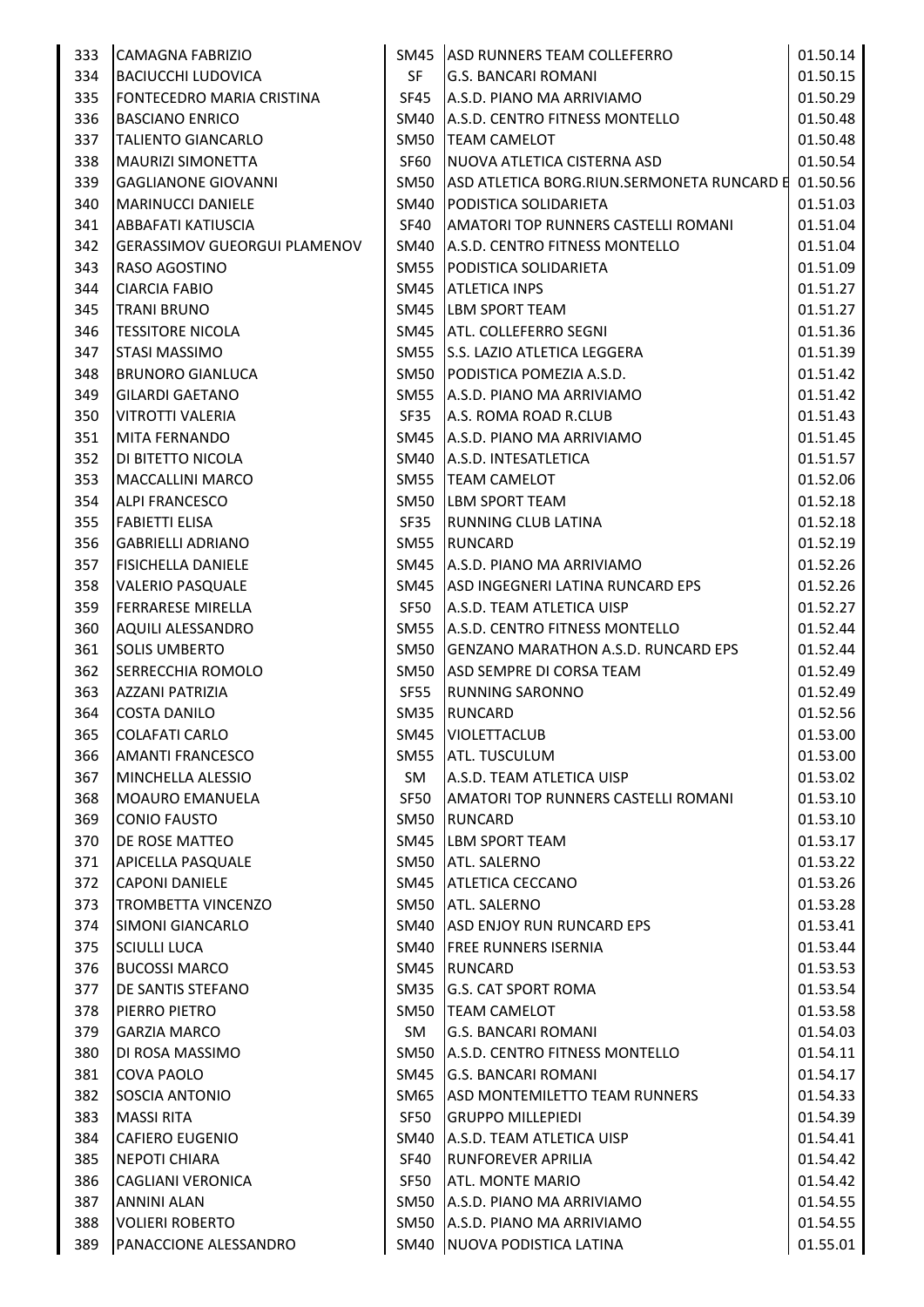| 390 | DI BIASI FABIANA                |      | SF45 PODISTICA SOLIDARIETA                 | 01.55.01 |
|-----|---------------------------------|------|--------------------------------------------|----------|
| 391 | PANZETTA GIANLUCA               | SM50 | <b>RUN &amp; SMILE ASD</b>                 | 01.55.01 |
| 392 | <b>MUOLLO GIUSEPPE</b>          | SM35 | <b>RUN &amp; SMILE ASD</b>                 | 01.55.01 |
| 393 | <b>MAGLIONE FLAVIO</b>          | PM   | <b>TEAM CAMELOT</b>                        | 01.55.09 |
| 394 | DE SIMONE CHIARA                | SF35 | A.S.D. PIANO MA ARRIVIAMO                  | 01.55.22 |
| 395 | <b>CAVINO PAMELA</b>            | SF35 | A.S.D. PIANO MA ARRIVIAMO                  | 01.55.23 |
| 396 | <b>BASTA DONATO</b>             | SM50 | A.S.D. GOLFO DEI POETI ARCIGNI             | 01.55.36 |
| 397 | MONTEROSSO CARLO                | SM50 | <b>VIOLETTACLUB</b>                        | 01.55.36 |
| 398 | <b>PROJETTI LINA</b>            | SF60 | PODISTICA POMEZIA A.S.D.                   | 01.55.41 |
| 399 | <b>CARUSO ALESSANDRO</b>        | SM45 | <b>RUNCARD</b>                             | 01.55.48 |
| 400 | NEGROSINI AMILCARE              | SM60 | ASD ATLETICA BORG.RIUN.SERMONETA RUNCARD E | 01.55.52 |
| 401 | <b>BARBAGALLO FEDERICA</b>      | SF45 | A.S.D. PIANO MA ARRIVIAMO                  | 01.55.54 |
| 402 | <b>SCALZI NELLO</b>             | SM35 | <b>RUNCARD</b>                             | 01.56.00 |
| 403 | FANTELLI MASSIMO                |      | SM55 A.S.D. PIANO MA ARRIVIAMO             | 01.56.03 |
| 404 | POCOMENTO STANISLAO             |      | SM50 A.S.D. PODISTICA CASORIA              | 01.56.05 |
| 405 | LORATI ELENA GIOVANNA           | SF55 | A.S.D. PIANO MA ARRIVIAMO                  | 01.56.06 |
| 406 | PELLEGRINO ANDREA               |      | SM35  TEAM CAMELOT                         | 01.56.07 |
| 407 | <b>MAGNAGO LISA</b>             | SF45 | A.S.D. PIANO MA ARRIVIAMO                  | 01.56.07 |
| 408 | RISCIFULI SANDRO ANTONIO        | SM50 | <b>LBM SPORT TEAM</b>                      | 01.56.07 |
| 409 | TIBERI ROBERTA                  | SF   | A.S.D. PIANO MA ARRIVIAMO                  | 01.56.07 |
| 410 | <b>ANDREASSI MAURIZIO</b>       | SM50 | ATLETICA CECCHINA AL.PA. ASD               | 01.56.11 |
| 411 | <b>ANGELONI MARCELLO</b>        |      | SM70 AMATORI TOP RUNNERS CASTELLI ROMANI   | 01.56.14 |
| 412 | <b>GUERRA PAOLO</b>             | SM60 | ATHLETICA VATICANA A.S.D.                  | 01.56.18 |
| 413 | <b>RICCIARDI DANILO</b>         | SM40 | <b>TEAM CAMELOT</b>                        | 01.56.21 |
| 414 | <b>FIOROT DAVIDE</b>            | SM35 | RUNCARD                                    | 01.56.21 |
| 415 | PIETROSTEFANI ALESSANDRO        |      | SM35  TEAM CAMELOT                         | 01.56.22 |
| 416 | D'IPPOLITO FABIO                | SM45 | A.S.D. PIANO MA ARRIVIAMO                  | 01.56.22 |
| 417 | PRIMAVERA PIETRO                | SM45 | <b>RUNCARD</b>                             | 01.56.30 |
| 418 | <b>MOSTICONE GIANLUCA</b>       |      | SM50   A.S.D. ATLETICA ORTE                | 01.56.30 |
| 419 | <b>CARIDEO DANIELA</b>          | SF45 | ASD IN CORSA LIBERA                        | 01.56.31 |
| 420 | <b>RICCI CLAUDIO</b>            | SM65 | <b>CALCATERRA SPORT ASD</b>                | 01.56.34 |
| 421 | ORLANDO LUCA                    |      | SM45 NOCERA RUNNERS                        | 01.56.35 |
| 422 | <b>ACCIAI STEFANO</b>           |      | SM55 A.S.D. CENTRO FITNESS MONTELLO        | 01.56.40 |
| 423 | <b>GUERRA MILENA</b>            |      | SF50 A.S.D. CENTRO FITNESS MONTELLO        | 01.56.40 |
| 424 | <b>GIACCO FLORIANA</b>          | SF60 | RUNCARD                                    | 01.56.40 |
| 425 | <b>SPADA DANIELA</b>            | SF50 | A.S.D. INTESATLETICA                       | 01.56.44 |
| 426 | <b>BERNARDINI ELENA</b>         | SF   | ASD IN CORSA LIBERA                        | 01.56.45 |
| 427 | HERNANDEZ JOSEPH JOSE           | SM50 | <b>ITALIA MARATHON CLUB</b>                | 01.56.52 |
| 428 | <b>EVANGELISTI FRANCESCO</b>    | SM   | ASD ENJOY RUN RUNCARD EPS                  | 01.56.53 |
| 429 | <b>MARROCCO ROBERTO</b>         | SM55 | <b>LATINA RUNNERS</b>                      | 01.57.01 |
| 430 | <b>GIOVANNONE RICCARDO</b>      | SM   | RUNCARD                                    | 01.57.04 |
| 431 | <b>STERPINETTI MARCO</b>        | SM40 | <b>RUNCARD</b>                             | 01.57.06 |
| 432 | <b>IACOVINO GIUSEPPE EGIDIO</b> | SM50 | <b>RUNCARD</b>                             | 01.57.24 |
| 433 | LANZETTA RITA                   | SF40 | <b>RUNCARD</b>                             | 01.57.36 |
| 434 | PAGNUTTI FRANCESCO              | SM35 | <b>ASD MEDITERRANEA OSTIA</b>              | 01.57.44 |
| 435 | PESSIA GISELLA                  | SF40 | A.S.D. LIRI RUNNERS                        | 01.57.50 |
| 436 | <b>ZUFFERLI DANILO</b>          | SM40 | <b>RUNCARD</b>                             | 01.57.51 |
| 437 | <b>CRESCENZI SIMONE</b>         | SM45 | <b>RUNCARD</b>                             | 01.57.55 |
| 438 | VENDITTI MARIA FLAVIA           | SF50 | <b>NUOVA PODISTICA LATINA</b>              | 01.58.03 |
| 439 | <b>CRISTOFANILLI AGOSTINA</b>   | SF35 | ASD RUNNERS ELITE CECCANO                  | 01.58.06 |
| 440 | PIANGIARELLI STEFANO            | SM45 | A.S.D. PIANO MA ARRIVIAMO                  | 01.58.20 |
| 441 | PINCHERA ANTONELLA              | SF35 | POL. ATLETICA CEPRANO                      | 01.58.20 |
| 442 | PASTINA GIAMPIERO               | SM35 | RUNCARD                                    | 01.58.21 |
| 443 | CASTELLANA LEONE                | SM70 | <b>G.S. BANCARI ROMANI</b>                 | 01.58.28 |
| 444 | PASCUCCI MAURIZIO               | SM40 | <b>RUNCARD</b>                             | 01.58.35 |
| 445 | <b>CAMPANA FILIPPO</b>          | SM   | <b>RUNCARD</b>                             | 01.58.36 |
| 446 | <b>TENORIO JOHN MICHEAL</b>     | SM   | <b>RUNCARD</b>                             | 01.58.39 |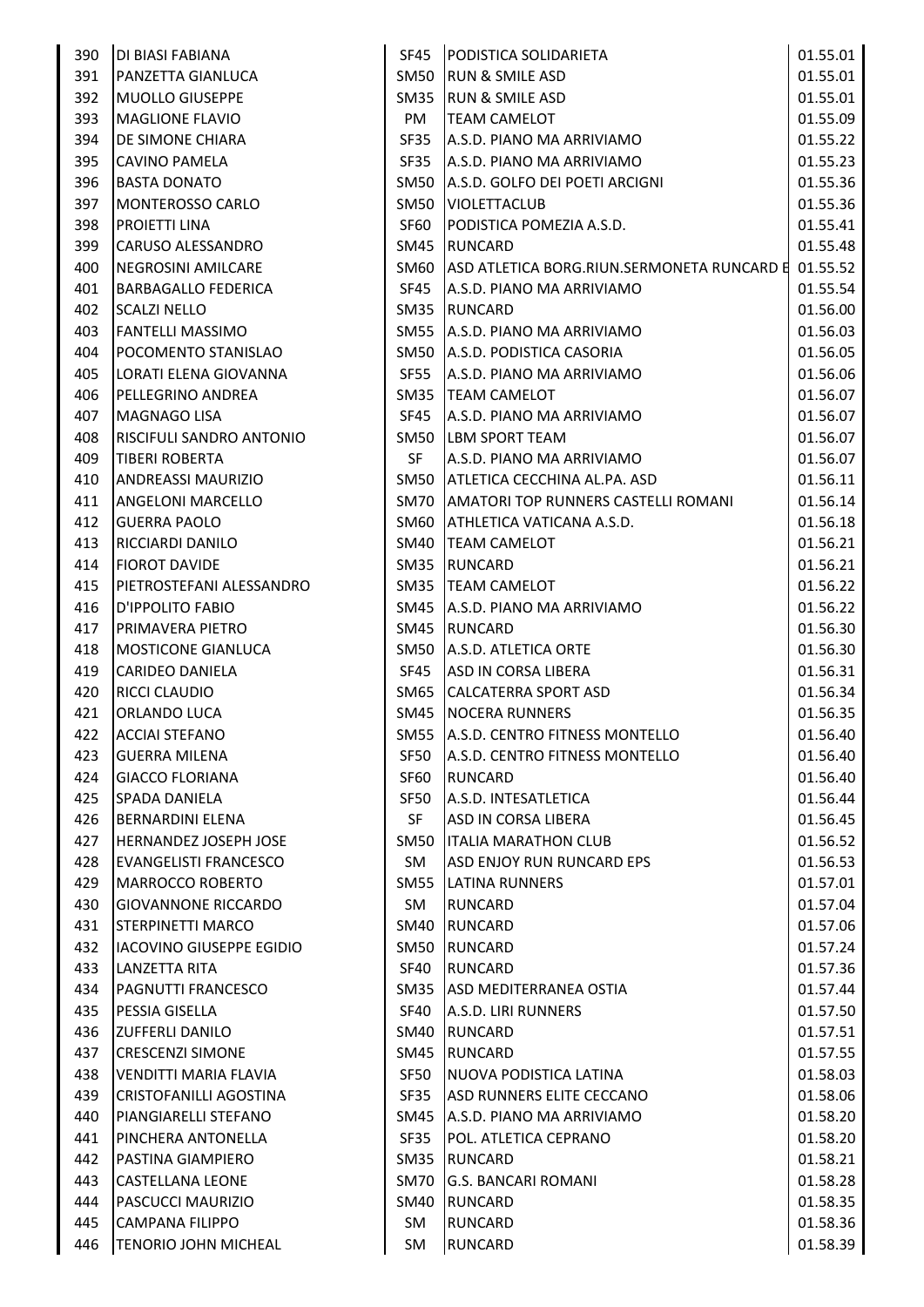| 447 | <b>CINQUINA GIOVANNI</b>      |             | SM50 A.S.D. PIANO MA ARRIVIAMO     | 01.58.47 |
|-----|-------------------------------|-------------|------------------------------------|----------|
| 448 | MARTUCCI STEFANIA             | SF50        | <b>ATL. COLLEFERRO SEGNI</b>       | 01.58.51 |
| 449 | <b>INDACO MASSIMILIANO</b>    | SM45        | A.S.D. TORRICE RUNNERS RUNCARD EPS | 01.58.56 |
| 450 | <b>ASCANI SARA</b>            | SF45        | NUOVA PODISTICA LATINA             | 01.59.00 |
| 451 | <b>BEDIN ELISA</b>            | <b>SF55</b> | NUOVA PODISTICA LATINA             | 01.59.00 |
| 452 | <b>IANNATTONE MARIO</b>       | SM55        | NUOVA PODISTICA LATINA             | 01.59.00 |
| 453 | ZIMBARDI MASSIMILIANO         | SM50        | NUOVA PODISTICA LATINA             | 01.59.00 |
| 454 | D'AGOSTINO MASSIMO            | SM50        | <b>RUNFOREVER APRILIA</b>          | 01.59.04 |
| 455 | <b>CARMELLINI PIETRO</b>      | SM          | <b>RUNCARD</b>                     | 01.59.04 |
| 456 | <b>MORANTI MATTIA</b>         | SM          | <b>RUNFOREVER APRILIA</b>          | 01.59.04 |
| 457 | <b>ALIBARDI TIZIANO</b>       | SM45        | A.S.D. CENTRO FITNESS MONTELLO     | 01.59.06 |
| 458 | D'AGUANNO SARA                | SF40        | POL. CIOCIARA ANTONIO FAVA         | 01.59.14 |
| 459 | LOMBARDO PIETRO               | SM          | <b>VIRTUS VILLA ADA</b>            | 01.59.15 |
| 460 | <b>CURZI SIMONE</b>           | SM          | A.S.D. PIANO MA ARRIVIAMO          | 01.59.19 |
| 461 | PATARINI MAURIZIO             | SM50        | ASD IN CORSA LIBERA                | 01.59.30 |
| 462 | <b>RUSSO DOMENICO</b>         | SM          | <b>RUNCARD</b>                     | 01.59.32 |
| 463 | <b>ALIBARDI ANGELO</b>        | SM45        | A.S.D. CENTRO FITNESS MONTELLO     | 01.59.34 |
| 464 | CAMPOCHIARO CAMILLO           | SM50        | G.S. FIAMME AZZURRE                | 01.59.38 |
| 465 | <b>MARCHETTI LAURA</b>        | SF50        | A.S.D. PIANO MA ARRIVIAMO          | 01.59.48 |
| 466 | <b>CALCAGNI EMILIANO</b>      | SM45        | A.S.D. PIANO MA ARRIVIAMO          | 01.59.48 |
| 467 | <b>BERTACCHI ROBERTO</b>      |             | SM35 A.S.D. PIANO MA ARRIVIAMO     | 01.59.48 |
| 468 | <b>GEMELLI LUCA</b>           |             | SM45 A.S.D. PIANO MA ARRIVIAMO     | 01.59.48 |
| 469 | <b>PIERDET FRANCOIS</b>       | SM50        | <b>PUROSANGUE ATHLETICS CLUB</b>   | 01.59.50 |
| 470 | <b>GANDINI RICCARDO</b>       | SM50        | PODISTICA SOLIDARIETA              | 01.59.52 |
| 471 |                               |             |                                    | 02.00.06 |
| 472 | <b>REALI PAOLO</b>            | SM60        | NUOVA PODISTICA LATINA             |          |
|     | <b>NICOLUSSI RAFFAELE</b>     | SM45        | A.S.D. PIANO MA ARRIVIAMO          | 02.00.06 |
| 473 | <b>GABRIELLI PAOLO</b>        | SM55        | IL CORRIDORE RUNNING CLUB ASD      | 02.00.23 |
| 474 | LICCIARDI MICAELA             | SF          | A.S.D. PIANO MA ARRIVIAMO          | 02.00.25 |
| 475 | <b>SAVONA MAURIZIO</b>        |             | SM45 A.S.D. ATLETICA SORA          | 02.00.35 |
| 476 | <b>INCITTI NICOLA</b>         | SM45        | A.S.D. TORRICE RUNNERS RUNCARD EPS | 02.00.42 |
| 477 | CALAROTA MICHELE MATTIA       | SM35        | ASD IN CORSA LIBERA                | 02.00.55 |
| 478 | LUCIANI GIAMMARIO             | <b>SM50</b> | PODISTICA SOLIDARIETA              | 02.01.06 |
| 479 | <b>ZARICA STEFANO</b>         |             | SM50 RUNCARD                       | 02.01.16 |
| 480 | <b>AUTELITANO SIMONA</b>      | SF45        | <b>PUROSANGUE ATHLETICS CLUB</b>   | 02.01.20 |
| 481 | <b>FERRAMI FABIO</b>          | SM50        | <b>ASD IN CORSA LIBERA</b>         | 02.01.32 |
| 482 | <b>MORICONI FAUSTINO</b>      | SM55        | A.S.D. TORRICE RUNNERS RUNCARD EPS | 02.01.34 |
| 483 | NICOSANTI ROBERTA             | SF          | NUOVA ATLETICA CISTERNA ASD        | 02.01.39 |
| 484 | <b>CUCCARO MARIA</b>          | SF45        | <b>RUNNING CLUB LATINA</b>         | 02.01.45 |
| 485 | <b>ZUCCARI FEDERICA ANITA</b> | SF50        | <b>ATLETICA WINNER FOLIGNO</b>     | 02.01.45 |
| 486 | <b>MARTINELLI ALESSIO</b>     | SM40        | OLGIATA 20.12 S.S.D.R.L.           | 02.01.45 |
| 487 | MAZZA RAFFAELE                | SM55        | RUNCARD                            | 02.01.51 |
| 488 | <b>FONTANA SIMONA</b>         | SF45        | ASD RUNNERS TEAM COLLEFERRO        | 02.01.52 |
| 489 | <b>MASSINI TIZIANA</b>        | SF40        | A.S.D. PIANO MA ARRIVIAMO          | 02.01.54 |
| 490 | CAVARISCHIA CARMELO           | SM45        | <b>G.S. CAT SPORT ROMA</b>         | 02.02.10 |
| 491 | MACEROLI MARIA GIOVANNA       | SF40        | NUOVA PODISTICA LATINA             | 02.02.11 |
| 492 | <b>SEZZI GIORGIA</b>          | SF45        | A.S.D. TEAM ATLETICA UISP          | 02.02.20 |
| 493 | LAMENDOLA ALESSANDRO          | SM          | RUNCARD                            | 02.02.29 |
| 494 | <b>TRAPELLA EMANUELE</b>      | SM50        | <b>RUNCARD</b>                     | 02.02.32 |
| 495 | <b>BARRESI NATALE</b>         | SM60        | <b>TEAM CAMELOT</b>                | 02.02.38 |
| 496 | <b>BARRESI RICCARDO</b>       | SM35        | <b>TEAM CAMELOT</b>                | 02.02.38 |
| 497 | <b>BELLINI MAURIZIO</b>       | SM50        | <b>RUNCARD</b>                     | 02.02.39 |
| 498 | LOMBARDI ALESSIO              | SM45        | RUNCARD                            | 02.02.43 |
| 499 | COLARUOTOLO RAFFAELE          | SM          | <b>RUNCARD</b>                     | 02.03.10 |
| 500 | <b>GIUSTINIANI ENRICO</b>     | SM55        | <b>RUNFOREVER APRILIA</b>          | 02.03.18 |
| 501 | <b>GRANITTO FRANCESCO</b>     | SM50        | <b>RUNCARD</b>                     | 02.03.43 |
| 502 | <b>CRISCUOLI DANIEL</b>       | SM35        | <b>RUNCARD</b>                     | 02.03.48 |
| 503 | <b>MAMMUCARI DIEGO</b>        | SM45        | PODISTICA SOLIDARIETA              | 02.03.55 |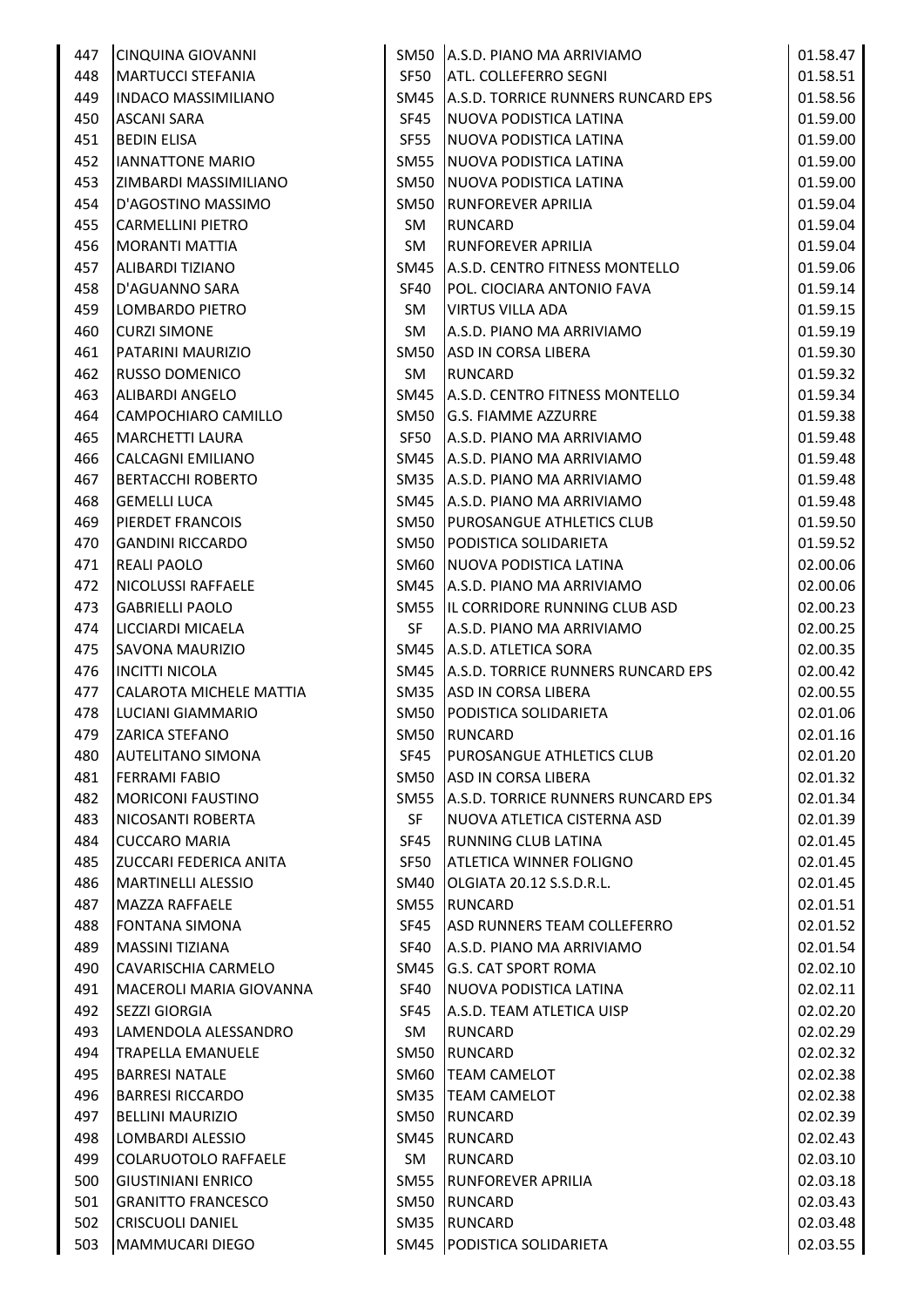| 504 | <b>GANDINI FABRIZIO</b>           |             | SM55 PODISTICA SOLIDARIETA       | 02.04.02 |
|-----|-----------------------------------|-------------|----------------------------------|----------|
| 505 | <b>DE CRISTOFARO ROBERTO</b>      | SM40        | A.S.D. CENTRO FITNESS MONTELLO   | 02.04.03 |
| 506 | MARCHETTI CLAUDIA                 | SF50        | PODISTICA SOLIDARIETA            | 02.04.14 |
| 507 | <b>MATINONG MARIDEL</b>           | SF40        | ASD GLI AMICI DI MARCELLO        | 02.04.17 |
| 508 | <b>FANTIGROSSI STEFANIA</b>       | SF45        | ROMATLETICA FOOTWORKS SALARIA    | 02.04.27 |
| 509 | CAPODIFERRO MARIA GRAZIA          | SF40        | A.S.D. TEAM ATLETICA UISP        | 02.04.35 |
| 510 | PIERRI RICCARDO                   | SM35        | RUNNING TEAM TRAMUTOLA           | 02.04.40 |
| 511 | <b>SANTORO ROCCO</b>              | SM65        | <b>RUNNING SARONNO</b>           | 02.04.56 |
| 512 | DI GIACOMO ALESSIO                | SM40        | <b>PODISTICA SOLIDARIETA</b>     | 02.04.56 |
| 513 | <b>PELLIZOTTI HERBERT</b>         | <b>SM50</b> | <b>RUNCARD</b>                   | 02.04.57 |
| 514 | <b>ZANLUNGO FRANCESCO MARIA</b>   | SM40        | <b>G.S. BANCARI ROMANI</b>       | 02.04.59 |
| 515 | <b>GEISBERGER MONIKA</b>          | SF50        | PODISTICA POMEZIA A.S.D.         | 02.05.01 |
| 516 | <b>TONONI ALDO</b>                | SM60        | A.S.D. GRUPPO GENERALI TRIESTE   | 02.05.03 |
| 517 | <b>APETROAEI IONELA</b>           | SF45        | <b>RUNCARD</b>                   | 02.05.08 |
| 518 | <b>BERARDI ROBERTO</b>            | SM50        | <b>RUNCARD</b>                   | 02.05.18 |
| 519 | <b>GALANTE SABRINA</b>            | SF55        | A.S.D. PODISTICA PRIMAVALLE      | 02.05.20 |
| 520 | <b>IBRAKOVIC SENADA</b>           | SF60        | <b>ASD TIVOLI MARATHON</b>       | 02.05.23 |
| 521 | <b>MARCHESIN CRISTIANA</b>        | SF50        | VIGILI DEL FUOCO VENEZIA         | 02.05.24 |
| 522 | <b>AMATO DOMENICO</b>             | SM35        | <b>RUNCARD</b>                   | 02.05.33 |
| 523 | <b>AULICINO SALVATORE</b>         | SM55        | <b>SLOW RUNNING</b>              | 02.05.35 |
| 524 | KIRAMARIOS GIOVANNI               | <b>SM55</b> | <b>RUNFOREVER APRILIA</b>        | 02.05.37 |
| 525 | DOTTOR SEBASTIANO                 | SM50        | NUOVA PODISTICA LATINA           | 02.05.39 |
| 526 | <b>GIORGI PIETRO</b>              | SM45        | <b>G.S. BANCARI ROMANI</b>       | 02.05.48 |
| 527 | <b>FERULLO CLAUDIA ALESSANDRA</b> | SF55        | NUOVA PODISTICA LATINA           | 02.05.50 |
| 528 | <b>DE ANGELIS CLAUDIO</b>         | SM40        | A.S.D. CAFFARELLA RUNNERS        | 02.05.50 |
| 529 | PIETRELLA FRANCESCO               | SM55        | A.S.D. PIANO MA ARRIVIAMO        | 02.05.56 |
| 530 | <b>NOVELLI MARCO</b>              | SM55        | <b>PODISTICA SOLIDARIETA</b>     | 02.05.57 |
| 531 | MECCIA ALESSANDRO                 | SM40        | A.S.D. PIANO MA ARRIVIAMO        | 02.05.57 |
| 532 | <b>CARLETTI AUGUSTO</b>           |             | SM60 A.S.D. PIANO MA ARRIVIAMO   | 02.05.59 |
| 533 | COSSIO LA ROSA PAULO FELIX        | SM55        | A.S.D. PIANO MA ARRIVIAMO        | 02.06.02 |
| 534 | VELLETRANI SILVIA                 | SF45        | A.S.D. PIANO MA ARRIVIAMO        | 02.06.02 |
| 535 | CARONIA MARIA GRAZIA BARBARA      | SF60        | <b>RUN &amp; SMILE ASD</b>       | 02.06.20 |
|     | 536 TALONE AMERICO                |             | SM65 A.S.D. FREE RUNNERS         | 02.07.11 |
| 537 | MASULLO PAOLA                     |             | SF60 ATLETICA CECCANO            | 02.07.39 |
| 538 | <b>DIAMANTI LEA</b>               | SF40        | A.S.D. ATLETICA SABAUDIA         | 02.07.42 |
| 539 | <b>FANTI SERGIO</b>               |             | SM55 A.S.D. ATLETICA SABAUDIA    | 02.07.42 |
| 540 | PASQUARIELLO RACHELE              | SF40        | A.S.D. PIANO MA ARRIVIAMO        | 02.07.49 |
| 541 | MOLENA EMANUELE                   | SM40        | NUOVA PODISTICA LATINA           | 02.08.12 |
| 542 | MASCARO ALESSANDRO                | SM40        | PODISTICA POMEZIA A.S.D.         | 02.08.25 |
| 543 | <b>LEIDI ADRIANO</b>              | SM80        | <b>PODISTICA SOLIDARIETA</b>     | 02.08.29 |
| 544 | <b>DE MATTEO UMBERTO</b>          | SM40        | A.S.D. PIANO MA ARRIVIAMO        | 02.08.39 |
| 545 | <b>BRUZICHES ENRICO</b>           | SM55        | <b>ASD RUN LIFE</b>              | 02.08.45 |
| 546 | PAPA PAMELA                       | SF45        | A.S.D. PIANO MA ARRIVIAMO        | 02.08.46 |
| 547 | JENNINGS VALERIA                  | <b>SF</b>   | <b>LBM SPORT TEAM</b>            | 02.08.56 |
| 548 | BARABUCCI NAZZARENO               | SM45        | A.S.D. PIANO MA ARRIVIAMO        | 02.09.16 |
| 549 | <b>DELISIO ROBERTO</b>            |             | SM45   A.S.D. INTESATLETICA      | 02.09.33 |
| 550 | <b>ANTONELLI LORENZO</b>          |             | SM55 AMICI PARCO CASTELLI ROMANI | 02.09.51 |
| 551 | <b>FIORANI SILVIO</b>             | SM70        | <b>ATLETICA WINNER FOLIGNO</b>   | 02.10.00 |
| 552 | <b>SFORZA CARLA</b>               | SF35        | UNIONE SPORTIVA NAVE ASD         | 02.10.04 |
| 553 | MATTOZZI GUIDO                    | SM50        | <b>RUNCARD</b>                   | 02.10.05 |
| 554 | <b>MELCHIOR PATRIZIA</b>          | SF55        | A.S.D. RUN FOR FUN               | 02.10.06 |
| 555 | <b>FRANCO SAVERIO ANTONINO</b>    | SM50        | RUNCARD                          | 02.10.34 |
| 556 | <b>SCARLATO VINCENZO</b>          | SM50        | A.S.D. PODISTICA CASORIA         | 02.11.06 |
| 557 | CONTI MAURIZIO                    | SM60        | <b>RUN &amp; SMILE ASD</b>       | 02.11.07 |
| 558 | <b>PIERGALLINI STEFANO</b>        | SM50        | <b>RUN &amp; SMILE ASD</b>       | 02.11.09 |
| 559 | <b>VIGLIALORO GIUSEPPE</b>        | SM55        | <b>G.S. BANCARI ROMANI</b>       | 02.12.05 |
| 560 | <b>SUPILLO MARKGLEN</b>           | SM          | <b>RUNCARD</b>                   | 02.12.16 |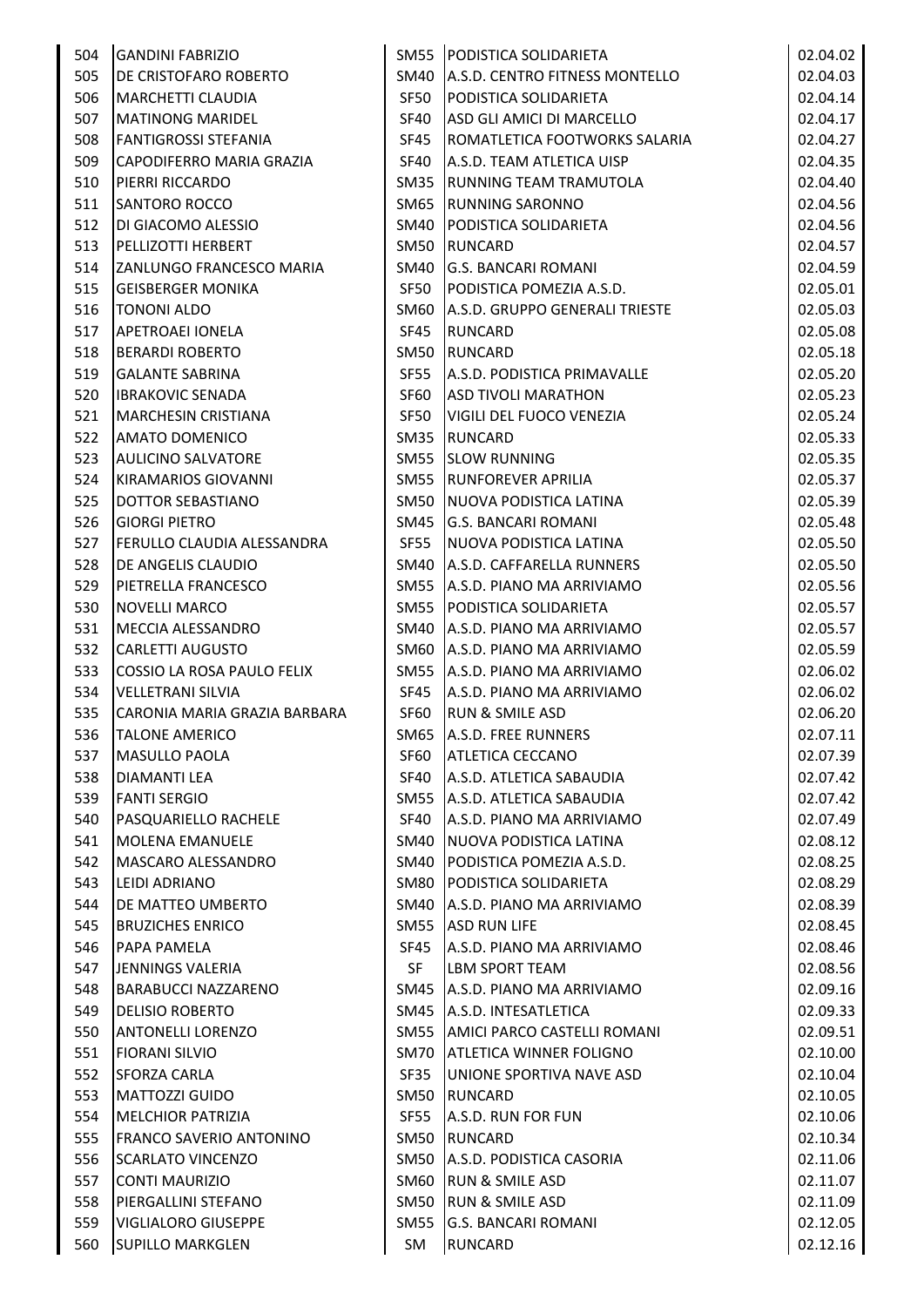| 561 | SIGILLO ALESSANDRA            |             | SF45 RUNCARD                          | 02.12.33 |
|-----|-------------------------------|-------------|---------------------------------------|----------|
| 562 | <b>BENONI ROBERTO</b>         | SM          | PODISTICA POMEZIA A.S.D.              | 02.12.36 |
| 563 | <b>CONSALVI MARCO</b>         |             | SM40 A.S.D. CENTRO FITNESS MONTELLO   | 02.12.45 |
| 564 | <b>VIRGILI DARIO</b>          |             | SM45 A.S.D. ATLETICA SABAUDIA         | 02.12.46 |
| 565 | <b>ZORZO ROBERTO</b>          |             | SM50 A.S.D. CENTRO FITNESS MONTELLO   | 02.12.46 |
| 566 | <b>ZORZO MARCO</b>            | SM          | A.S.D. CENTRO FITNESS MONTELLO        | 02.12.46 |
| 567 | <b>GERMANI PIETRO</b>         |             | SM60   A.S.D. CENTRO FITNESS MONTELLO | 02.12.48 |
| 568 | <b>GALIOTO STEFANO</b>        |             | SM40 RUNCARD                          | 02.12.55 |
| 569 | SIMONETTI ANTONIO             | SM          | <b>RUNCARD</b>                        | 02.12.58 |
| 570 | <b>TRAVAGLINI FRANCESCO</b>   |             | SM45 A.S.D. PIANO MA ARRIVIAMO        | 02.13.10 |
| 571 | <b>RUGGERI FLORENZA</b>       | SF35        | A.S.D. CENTRO FITNESS MONTELLO        | 02.13.19 |
| 572 | <b>GIULIANO ERCOLE</b>        |             | SM40 FREE RUNNERS ISERNIA             | 02.13.22 |
| 573 | <b>SIBILLA FELICE</b>         |             | SM50 RUNFOREVER APRILIA               | 02.13.30 |
| 574 | OLIVA GENNARO                 |             | SM50 A.S.D. ATLETICA SABAUDIA         | 02.13.40 |
| 575 | MENDOZA MARICEL GONDA         | SF45        | A.S.D. ATLETICA SABAUDIA              | 02.13.40 |
| 576 | <b>GIORGI PIERGIORGIO</b>     |             | SM50 A.S.D. INTESATLETICA             | 02.13.41 |
| 577 | <b>CAISSUTTI SELENA</b>       | SF40        | <b>RUNCARD</b>                        | 02.14.12 |
| 578 | DI POCE MARIA GRAZIA          | SF50        | A.S.D. PIANO MA ARRIVIAMO             | 02.14.21 |
| 579 | <b>PULCIANI ELIO</b>          |             | SM40   NUOVA PODISTICA LATINA         | 02.14.23 |
| 580 | LAGANA' GREGORIO              |             | SM55 LA MANDRA CALIMERA               | 02.14.23 |
| 581 | COSTANTINI MASSIMO GIOVANNI   |             | SM55 G.POD. DUEMILA RUFFANO           | 02.14.31 |
| 582 | <b>NOCCA MAURIZIO</b>         |             | SM55 A.S.D. TRA LE RIGHE              | 02.14.31 |
| 583 | <b>MELARDI NOEMI</b>          | SF35        | <b>RUNNING CLUB LATINA</b>            | 02.14.33 |
| 584 | CANCIELLO ROCCO               |             | SM45   A.S.D. CENTRO FITNESS MONTELLO | 02.14.37 |
| 585 | DI PROSPERO ANNA LISA         | SF45        | A.S.D. INTESATLETICA                  | 02.14.40 |
| 586 | <b>NACCA GIOVANNI</b>         | SM65        | <b>RUNCARD</b>                        | 02.14.41 |
| 587 | PINIZZOTTO VITO MAURO         |             | SM55 ASD NO AL DOPING E DROGA         | 02.15.13 |
| 588 | <b>MATTIACCI MASSIMILIANO</b> |             | SM50 A.S.D. PIANO MA ARRIVIAMO        | 02.15.20 |
| 589 | SOMIGLI CECILIA               | SF45        | A.S.D. PIANO MA ARRIVIAMO             | 02.15.21 |
| 590 | COSTAGLIOLA ANNA              | <b>SF</b>   | ASD RUNNERS ELITE CECCANO             | 02.15.47 |
| 591 | <b>CORENO PAOLA</b>           | SF50        | ASD RUNNERS TEAM COLLEFERRO           | 02.16.54 |
| 592 | <b>PANTANO ENRICO</b>         | SM50        | G.A.P. SARONNO                        | 02.16.56 |
| 593 | <b>CONFIADO ELLEN</b>         | <b>SF45</b> | <b>ITALIA MARATHON CLUB</b>           | 02.17.04 |
| 594 | <b>CAVA ROSELIA</b>           | SF40        | <b>ITALIA MARATHON CLUB</b>           | 02.17.04 |
| 595 | <b>AURELI MAURO</b>           | SM55        | <b>G.S. BANCARI ROMANI</b>            | 02.17.04 |
| 596 | <b>MARTINO ANTONIO</b>        | SM50        | <b>RUNCARD</b>                        | 02.17.10 |
| 597 | PRELLEJERA MARICEL            | SF40        | <b>ITALIA MARATHON CLUB</b>           | 02.17.17 |
| 598 | JAIME TRISTAN PANTOJA         |             | SM45   ITALIA MARATHON CLUB           | 02.17.17 |
| 599 | <b>BIAGINI FEDERICA</b>       | SF50        | A.S.D. PIANO MA ARRIVIAMO             | 02.17.39 |
| 600 | PICA SEBASTIANO               | SM65        | <b>RUNCARD</b>                        | 02.17.52 |
| 601 | <b>CARPANESE DANIELE</b>      | SM40        | RUNNING CLUB LATINA                   | 02.18.12 |
| 602 | <b>GAGLIARDI ALFREDO</b>      | SM45        | A.S.D. VEGAN POWER TEAM               | 02.18.14 |
| 603 | VIGLIANTE MARIA MARTINA       | SF50        | NUOVA PODISTICA LATINA                | 02.18.33 |
| 604 | <b>CRUDELE ALESSANDRA</b>     | SF45        | A.S. AMATORI VILLA PAMPHILI           | 02.18.40 |
| 605 | <b>SIST ALBERTO</b>           |             | SM65   A.S.D. PODISTICA APRILIA       | 02.18.42 |
| 606 | DI FELICE ANNAMARIA           | SF65        | <b>ATL. MONTE MARIO</b>               | 02.18.55 |
| 607 | CARDARELLO CLAUDIO MARIA      |             | SM50 RUNNING CLUB LATINA              | 02.19.13 |
| 608 | <b>FAZIO NICOLINO</b>         |             | SM65   A.S.D. INTESATLETICA           | 02.20.11 |
| 609 | <b>MARINO VINCENZO</b>        | SM55        | NUOVA PODISTICA LATINA                | 02.20.24 |
| 610 | PICCININ ANTONELLA            | SF35        | S.S. LAZIO ATLETICA LEGGERA           | 02.20.25 |
| 611 | <b>ESPOSITO SANDRO</b>        | SM50        | <b>RUNCARD</b>                        | 02.20.44 |
| 612 | <b>SCARDELLATO FABIO</b>      | SM          | A.S.D. ATLETICA SABAUDIA              | 02.20.46 |
| 613 | <b>IACOVACCI MARIO</b>        |             | SM60   A.S.D. VILLA DE SANCTIS        | 02.21.00 |
| 614 | MARCHIOTTO IVANA              | SF60        | NUOVA PODISTICA LATINA                | 02.21.31 |
| 615 | DI DOMENICO GABRIELE          | SM55        | <b>ASD RUN LIFE</b>                   | 02.21.34 |
| 616 | <b>CAPARRUCCI GIORGIA</b>     | SF          | A.S.D. PIANO MA ARRIVIAMO             | 02.21.47 |
| 617 | <b>IANNUCCI PINA</b>          | SF45        | <b>ATL. COLLEFERRO SEGNI</b>          | 02.22.00 |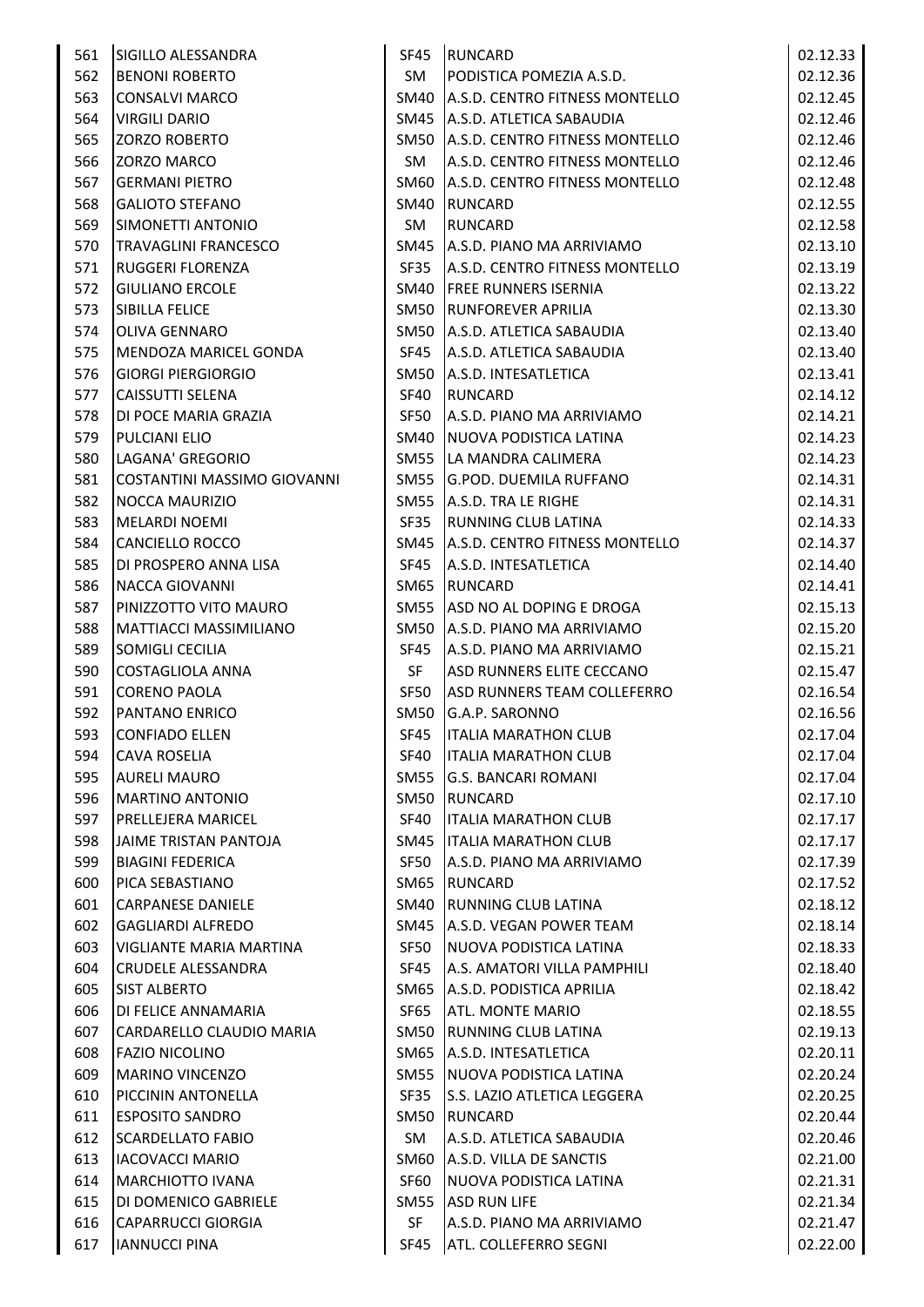| 618 | <b>TAFURI ANTONIO</b>       |      | SM55 A.S.D. TEAM ATLETICA UISP | 02.22.17 |
|-----|-----------------------------|------|--------------------------------|----------|
| 619 | PIROLOZZI EMILIANO          | SM35 | A.S.D. TEAM ATLETICA UISP      | 02.22.32 |
| 620 | BUGAY ERMIE VERGARA         | SF45 | <b>ITALIA MARATHON CLUB</b>    | 02.23.17 |
| 621 | PAPAGNO CLAUDIO             | SM40 | A.S.D. PIANO MA ARRIVIAMO      | 02.24.41 |
| 622 | PALMIERI MARCO              | SM60 | <b>G.S. BANCARI ROMANI</b>     | 02.24.49 |
| 623 | DE LUCA GIUSEPPE            | SM45 | ASD RUNNERS ELITE CECCANO      | 02.25.25 |
| 624 | <b>LION CRISTINA</b>        | SF50 | A.S.D. PIANO MA ARRIVIAMO      | 02.25.29 |
| 625 | VESPASIANI CLAUDIA          | SF45 | <b>RUN &amp; SMILE ASD</b>     | 02.26.29 |
| 626 | <b>PROJETTI ANDREA</b>      | SM45 | <b>RUN &amp; SMILE ASD</b>     | 02.26.29 |
| 627 | <b>SCHIAPPONI STEFANO</b>   | SM50 | <b>RUN &amp; SMILE ASD</b>     | 02.26.29 |
| 628 | PERITO MARIANGELA           | SF50 | <b>APROCIS RUNNERS TEAM</b>    | 02.28.34 |
| 629 | <b>MARCHETTI FRANCESCA</b>  | SF50 | A.S.D. PIANO MA ARRIVIAMO      | 02.28.38 |
| 630 | <b>LOMBARDI LUISA</b>       | SF40 | A.S.D. PIANO MA ARRIVIAMO      | 02.28.39 |
| 631 | <b>GIORDANI SIMONA</b>      | SF45 | <b>RUNFOREVER APRILIA</b>      | 02.28.40 |
| 632 | CELIA MAGNO MARIA           | SF50 | RUNCARD                        | 02.28.42 |
| 633 | ALFIERI ONOFRIO SANTINO     | SM45 | A.S.D. CENTRO FITNESS MONTELLO | 02.28.59 |
| 634 | <b>CUGURU FEDERICO</b>      | SM60 | A.S.D. PIANO MA ARRIVIAMO      | 02.29.21 |
| 635 | <b>MION MARINA</b>          | SF60 | MARTELLAGO RUNNING TEAM        | 02.29.22 |
| 636 | RONDINARA MASSIMO           | SM60 | PODISTICA OSTIA                | 02.30.09 |
| 637 | <b>GIORGI AURORA</b>        | SF60 | A.S.D. PIANO MA ARRIVIAMO      | 02.30.24 |
| 638 | <b>GALASSI MAURO</b>        | SM40 | A.S.D. PIANO MA ARRIVIAMO      | 02.30.24 |
| 639 | PICI VALENTINA              | SF40 | A.S.D. PIANO MA ARRIVIAMO      | 02.30.25 |
| 640 | <b>BOVE VALENTINA</b>       | SF45 | S.S. LAZIO ATLETICA LEGGERA    | 02.30.25 |
| 641 | MAZZIERI SARA               | SF40 | A.S.D. PIANO MA ARRIVIAMO      | 02.30.53 |
| 642 | DI CESARE SILVIA            | SF40 | A.S.D. PIANO MA ARRIVIAMO      | 02.30.54 |
| 643 | <b>QUATTROCCHI FEDERICA</b> | SF35 | <b>G.S. BANCARI ROMANI</b>     | 02.33.29 |
| 644 | <b>COLOGGI ANGELO</b>       | SM55 | <b>RUNCARD</b>                 | 02.33.46 |
| 645 | <b>GRANDI MARIE-EVE</b>     | SF40 | <b>G.S. BANCARI ROMANI</b>     | 02.34.06 |
| 646 | DI GREGORIO ENRICO          | SM60 | NUOVA PODISTICA LATINA         | 02.34.09 |
| 647 | PALOMBO SIMONETTA           | SF55 | NUOVA PODISTICA LATINA         | 02.34.10 |
| 648 | <b>SPERDUTI WILLIAM</b>     | SM65 | <b>TRENTINO RUNNING TEAM</b>   | 02.34.18 |
| 649 | PEROTTO LUCIANO             | SM65 | NUOVA PODISTICA LATINA         | 02.35.04 |
| 650 | <b>CLEMENTE SUSANNA</b>     | SF   | <b>RUNCARD</b>                 | 02.35.51 |
| 651 | MARINELLI PAOLA             | SF50 | A.S.D. PIANO MA ARRIVIAMO      | 02.35.58 |
| 652 | <b>VALENTI CRISTINA</b>     | SF50 | <b>PODISTICA SOLIDARIETA</b>   | 02.37.32 |
| 653 | ROMEO GIANFRANCO            | SM50 | PODISTICA SOLIDARIETA          | 02.37.32 |
| 654 | <b>SARRA PIO</b>            | SM75 | NUOVA PODISTICA LATINA         | 02.41.28 |
| 655 | <b>ANTONUCCI BARBARA</b>    | SF50 | <b>RUNFOREVER APRILIA</b>      | 02.42.03 |
| 656 | <b>BARBACINI COSTANZA</b>   | SF50 | A.S.D. PIANO MA ARRIVIAMO      | 02.45.50 |
| 657 | <b>ALI' GIUSEPPE</b>        | SM70 | A.S.D. GRUPPO GENERALI TRIESTE | 02.46.42 |
| 658 | PALUMBO MARIA               | SF50 | <b>CUS CASSINO</b>             | 02.47.11 |
| 659 | <b>MANZOLI ROBERTA</b>      | SF55 | A.S.D. TEAM ATLETICA UISP      | 02.47.46 |
| 660 | <b>ONORATI ALDO</b>         | SM60 | A.S.D. TEAM ATLETICA UISP      | 02.47.46 |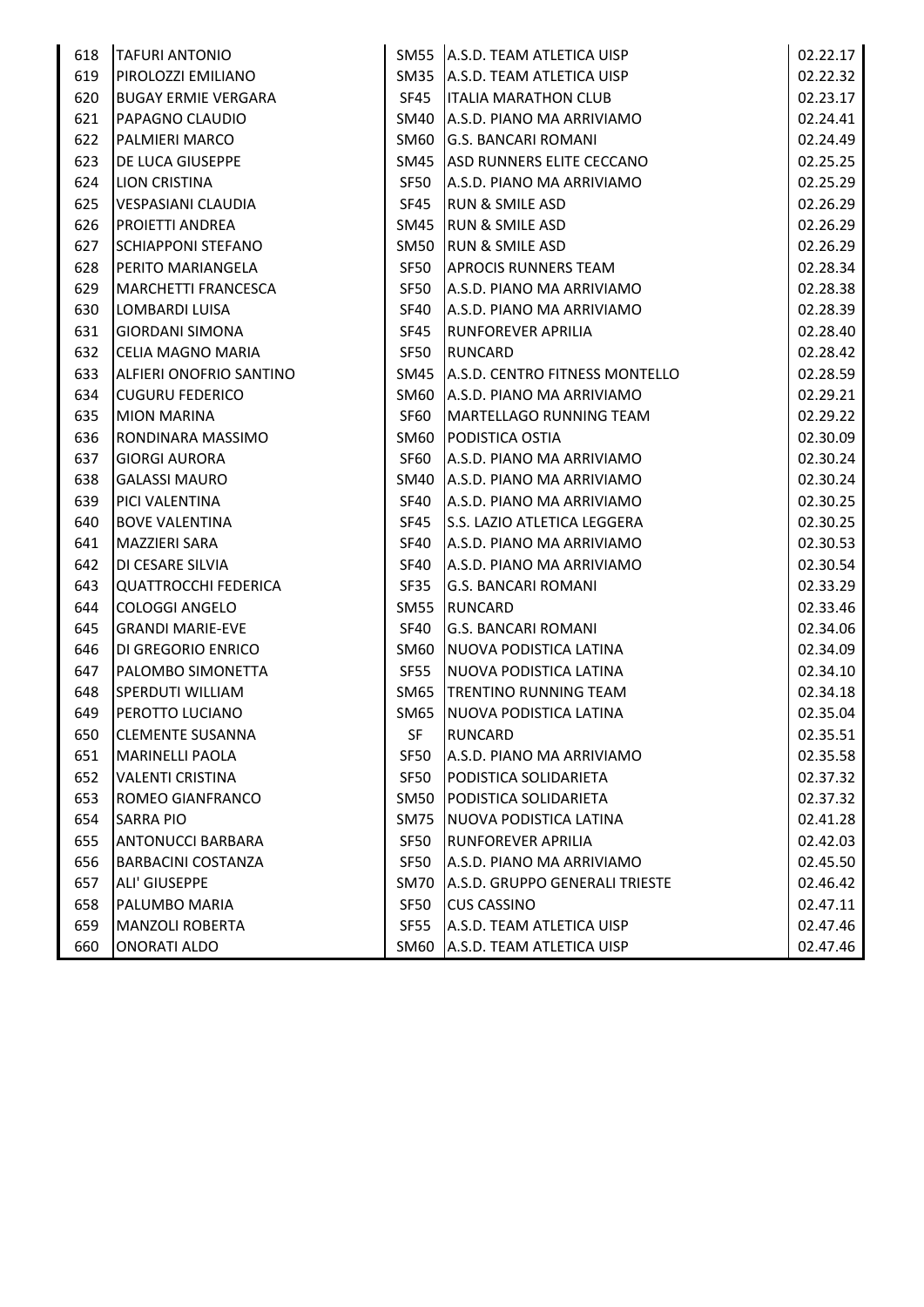## CLASSIFICA GENERALE 7KM

| <b>POS</b>              | <b>ATLETA</b>              | <b>CAT</b> | SQUADRA                                | <b>TEMPO</b> |
|-------------------------|----------------------------|------------|----------------------------------------|--------------|
| $\mathbf{1}$            | PELIZZA MATTEO             |            | M A20 POL. UNIVERSITA FORO ITALICO     | 00.24.39     |
| $\overline{2}$          | <b>CARRAROLI GABRIELE</b>  |            | M_A20 A.S.D. CENTRO FITNESS MONTELLO   | 00.24.39     |
| 3                       | <b>SPADARO FABRIZIO</b>    |            | M_C30 ASD ATLETICA LA SBARRA           | 00.25.05     |
| $\overline{\mathbf{4}}$ | DE MARCHIS TOMMASO         |            | M A20 ASD ATLETICA LA SBARRA           | 00.25.47     |
| 5                       | <b>SCIULLO MAURO</b>       |            | M H55 A.S.D. INTESATLETICA             | 00.26.48     |
| $\boldsymbol{6}$        | PITOCCO MIRCO              |            | M E40 S.S. LAZIO ATLETICA LEGGERA      | 00.27.00     |
| $\overline{7}$          | <b>ANTETOMASO NICOLA</b>   |            | M_G50 ASD RUNNING CLUB LATINA          | 00.27.08     |
| $\bf 8$                 | <b>CAPUTO CARLO</b>        |            | M_E40 A.S.D. PODISTICA APRILIA         | 00.27.16     |
| 9                       | D'AVERSA MATTEO            |            | M D35 ATL. COLLEFERRO SEGNI            | 00.27.33     |
| 10                      | DE ANGELIS DANIELE         |            | M_E40 ASD RUNNING CLUB LATINA          | 00.27.40     |
| 11                      | <b>MINOTTI ROBERTO</b>     |            | M_G50 ATL. COLLEFERRO SEGNI            | 00.27.56     |
| 12                      | <b>BASILE ALESSANDRO</b>   |            | M F45 ASD RUNNERS TEAM COLLEFERRO      | 00.28.03     |
| 13                      | <b>COCCO CARLA</b>         |            | W D35 ATL. COLLEFERRO SEGNI            | 00.28.17     |
| 14                      | <b>MARGIOTTA CHRISTIAN</b> |            | M E40 RUNFOREVER APRILIA               | 00.28.19     |
| 15                      | <b>FURIO GAETANO</b>       |            | M F45 NUOVA ATLETICA CISTERNA          | 00.28.26     |
| 16                      | <b>ANSELMI ALESSANDRO</b>  |            | M_G50 ASD RUNNING CLUB LATINA          | 00.28.43     |
| 17                      | <b>BARRALE GIORGIO</b>     |            | M C30 ATLETICA CECCANO                 | 00.29.03     |
| 18                      | <b>TRAMET MIRKO</b>        |            | M_F45 ASD RUNNING CLUB LATINA          | 00.29.13     |
| 19                      | DI IORIO VINCENZO          |            | M H55 GRUPPO SPORTIVO VIRTUS           | 00.29.16     |
| 20                      | <b>CACCIOTTI ALBERTO</b>   |            | M A20 UISP COMITATO TERR.LE LATINA     | 00.29.20     |
| 21                      | <b>MOLINARI GIUSEPPE</b>   |            | M_A20 A.S.D. ATLETICA SETINA           | 00.29.23     |
| 22                      | YOSRY MOHAMED ALY NABIL    |            | M_E40 ASD RUNNING CLUB LATINA          | 00.29.26     |
| 23                      | <b>TASSIELLO GIUSEPPE</b>  |            | M_G50 ATL. ANZIO                       | 00.29.34     |
| 24                      | MOLINARI SALVATORE         |            | M_H55 A.S.D. ATLETICA SETINA           | 00.29.44     |
| 25                      | <b>MONTIN MIRKO</b>        |            | M_E40 ASD RUNNING CLUB LATINA          | 00.29.47     |
| 26                      | PORCELLI ALESSIO ARMANDO   |            | M C30 A.S.D. CENTRO FITNESS MONTELLO   | 00.30.25     |
| 27                      | <b>LATINI DAVIDE</b>       |            | M D35 A.S.D. ATLETICA LATINA           | 00.30.27     |
| 28                      | LA ROSA MARIO              |            | M F45 ASD ITALIA SPORT RUNNING         | 00.30.31     |
| 29                      | CATALANI SANDRO            |            | M_F45 NUOVA PODISTICA LATINA           | 00.30.35     |
| 30                      | <b>LAVA PIERCARLO</b>      |            | M_A20 NUOVA ATLETICA CISTERNA          | 00.30.37     |
| 31                      | <b>VELOCCIA EMILIANO</b>   |            | M E40 A.S.D. PODISTICA APRILIA         | 00.30.46     |
| 32                      | <b>CIUFO GUGLIELMO</b>     |            | M H55 NUOVA ATLETICA CISTERNA          | 00.30.50     |
| 33                      | <b>RUSSO ALESSANDRO</b>    |            | M_D35 ASD RUNNERS FOR EMERGENCY        | 00.31.12     |
| 34                      | <b>COLATOSTI CHIARA</b>    |            | W C30 POL. ATLETICA CEPRANO            | 00.31.18     |
| 35                      | <b>CARRAROLI MASSIMO</b>   |            | M H55 A.S.D. CENTRO FITNESS MONTELLO   | 00.31.18     |
| 36                      | <b>FAGGION ALBERTO</b>     |            | M E40 ASD RUNNING CLUB LATINA          | 00.31.26     |
| 37                      | PREGNOLATO MARCO           |            | M F45 ASD RUNNING CLUB LATINA          | 00.31.26     |
| 38                      | <b>COZZOLINO ANNA</b>      |            | W D35 A.S.D. INTESATLETICA             | 00.31.31     |
| 39                      | <b>ROSSI FABIO</b>         |            | M G50 ASD ATLETICA BORG.RIUN.SERMONETA | 00.31.37     |
| 40                      | POSADO CLAUDIO             |            | M F45 RUNCARD                          | 00.31.46     |
| 41                      | <b>BATTAGLIA EMANUELE</b>  |            | M_D35 RUNFOREVER APRILIA               | 00.32.08     |
| 42                      | <b>GABRIELLI PAMELA</b>    |            | W_D35 RUNFOREVER APRILIA               | 00.32.10     |
| 43                      | RADICIOLI MAURO            |            | M F45 A.S.D. ATLETICA SETINA           | 00.32.17     |
| 44                      | <b>SERAFINELLI FABIO</b>   |            | M F45 RUNCARD                          | 00.32.17     |
| 45                      | LAURENZA LUCREZIA          |            | W A20 A.S.D. CENTRO FITNESS MONTELLO   | 00.32.52     |
| 46                      | <b>DEMIN RICCARDO</b>      |            | M F45 NUOVA ATLETICA CISTERNA ASD      | 00.32.54     |
| 47                      | <b>TESEI ALESSANDRO</b>    |            | M F45 NUOVA ATLETICA CISTERNA          | 00.32.56     |
| 48                      | <b>SCIOTTI ANDREA</b>      |            | M A20 NUOVA ATLETICA CISTERNA          | 00.33.05     |
| 49                      | <b>GAVILLUCCI STEFANIA</b> |            | W_G50 ASD ATLETICA BORG.RIUN.SERMONETA | 00.33.10     |
| 50                      | <b>BRACCINI GIANLUCA</b>   |            | M G50 RUNCARD                          | 00.33.16     |
| 51                      | <b>AGUDIO TOMMASO</b>      |            | M_A20 RUNCARD                          | 00.33.29     |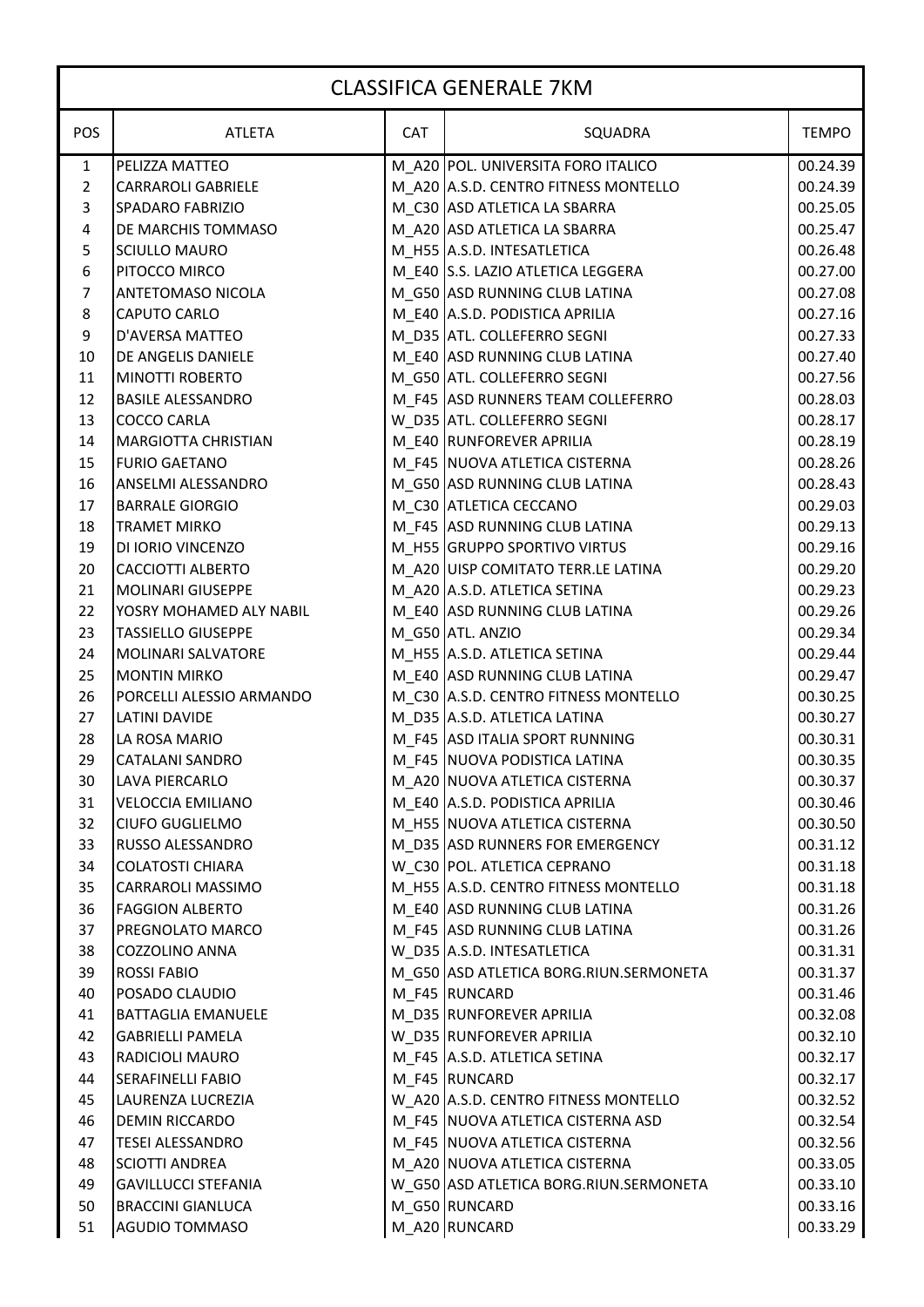| 52  | <b>FABIETTI LUCA</b>         | M_I60 A.S.D. INTESATLETICA                        | 00.33.38 |
|-----|------------------------------|---------------------------------------------------|----------|
| 53  | <b>OSTINI FLAVIA</b>         | W E40 GRUPPO MILLEPIEDI                           | 00.33.40 |
| 54  | <b>VALERI DOMENICO</b>       | M_L65 A.S.D. FREE RUNNERS                         | 00.33.57 |
| 55  | PAZIENZA ANDREA              | M_F45 ASD RUNNING CLUB LATINA                     | 00.34.09 |
| 56  | <b>PORCELLI DAVIDE</b>       | M_D35 A.S.D. ATLETICA SETINA                      | 00.34.25 |
| 57  | IACOVELLI FRANCESCO          | M_I60 A.S.D. AMATORI ATLETICA POMEZIA             | 00.34.28 |
| 58  | <b>BRAGA MARCO</b>           | M F45 PFIZER ITALIA RUNNING TEAM                  | 00.34.43 |
| 59  | <b>ATTISANI LUCA</b>         | M F45 A.S.D. PIANO MA ARRIVIAMO                   | 00.34.46 |
| 60  | <b>GIORGI DARIO</b>          | M_F45 AMATORI TOP RUNNERS CASTELLI ROMANI         | 00.34.58 |
| 61  | <b>BOGGIA ANTONIO</b>        | M_D35 RUNCARD                                     | 00.35.12 |
| 62  | <b>CARNIELLI VALERIA</b>     | W D35 ASD ITALIA SPORT RUNNING                    | 00.35.13 |
| 63  | ADAMO MASSIMO                | M 160 A.S.D. CENTRO FITNESS MONTELLO              | 00.35.21 |
| 64  | <b>GASPERINI EMANUELA</b>    | W_F45 AMATORI TOP RUNNERS CASTELLI ROMANI         | 00.35.23 |
| 65  | PANFILIO PIETRO              | M_G50 A.S.D. ATLETICA SETINA                      | 00.35.26 |
| 66  | <b>MOSCATO FILOMENA</b>      | W_H55 STILE LIBERO - SOCIETA COOPERATIVA          | 00.35.33 |
| 67  | <b>PERRET ANDREA</b>         | M D35 G.S. BANCARI ROMANI                         | 00.35.40 |
| 68  | <b>MARRANDINO KATIA</b>      | W E40 A.S.D. INTESATLETICA                        | 00.36.08 |
| 69  | D'ARPINO DEVIS               | M_E40 ASD RUNNING CLUB LATINA                     | 00.36.21 |
| 70  | <b>CAMMISOLA LORENZO</b>     | M A20 ASD OLIMPIA LAZIO                           | 00.36.39 |
| 71  | <b>RADICIOLI ROBERTO</b>     | M 160 A.S.D. TEAM ATLETICA UISP                   | 00.36.56 |
| 72  | <b>RICCARDI LUCA</b>         | M G50 RUNCARD                                     | 00.37.08 |
| 73  | <b>CAPPIO GIANLUCA</b>       | M F45 ASD INGEGNERI LATINA                        | 00.37.10 |
| 74  | SASSO MASSIMO                | M_G50 A.S.D. CENTRO FITNESS MONTELLO              | 00.37.12 |
| 75  | DE MARTINO GIACOMO           | M_E40 ASD RUNNING CLUB LATINA                     | 00.37.23 |
| 76  | <b>BERNARDI PAOLA</b>        | W_G50 ASD ITALIA SPORT RUNNING                    | 00.37.24 |
| 77  | <b>ROSAPANE FABIO</b>        | M_E40 NUOVA PODISTICA LATINA                      | 00.37.24 |
| 78  | <b>BUSANELLO GIUSEPPE</b>    | M F45 ASD RUNNING CLUB LATINA                     | 00.37.26 |
| 79  | <b>GIORGILLI VERONICA</b>    | W_D35 RUNCARD                                     | 00.37.27 |
| 80  | <b>ROSSI SONIA</b>           | W_G50 ASD ATLETICA BORG.RIUN.SERMONETA            | 00.37.28 |
| 81  | MICALONI GILBERTO            | M_G50 ASD ITALIA SPORT RUNNING                    | 00.37.30 |
| 82  | SORRENTINO VINCENZO          | M_H55 A.S.D. CENTRO FITNESS MONTELLO              | 00.37.31 |
| 83  | <b>THARTORI ERIONA</b>       | W C30 ASD COMITATO PROVINCIALE UISP ASCOLI PICENO | 00.37.34 |
| 84  | <b>RECCANELLO DAVIDE</b>     | M_E40 UISP COMITATO TERR.LE LATINA                | 00.37.34 |
| 85  | <b>FERRONATO MAURO</b>       | M_G50 A.S.D. CENTRO FITNESS MONTELLO              | 00.37.36 |
| 86  | <b>COLATO MARIO</b>          | M_G50 A.S.D. CENTRO FITNESS MONTELLO              | 00.37.37 |
| 87  | <b>BRESSAN FABRIZIO</b>      | M_E40 A.S.D. ATLETICA SABAUDIA                    | 00.37.49 |
| 88  | MINERVINI SAVERIO            | M H55 A.S.D. ATLETICA SABAUDIA                    | 00.38.03 |
| 89  | <b>CATENA GOFFREDO</b>       | M_M70 RUNCARD                                     | 00.38.08 |
| 90  | <b>COCURULLO SALVATORE</b>   | M F45 A.S.D. CENTRO FITNESS MONTELLO              | 00.38.11 |
| 91  | <b>TROBIANI GRAZIANO</b>     | M L65 A.S.D. PODISTICA APRILIA                    | 00.38.14 |
| 92  | <b>PAONE GIANNI</b>          | M M70 PODISTICA SOLIDARIETA                       | 00.38.28 |
| 93  | <b>ALBERTON DANIELA</b>      | W_E40 ASD ATLETICA BORG.RIUN.SERMONETA            | 00.38.34 |
| 94  | <b>MANZINI ROBERTA</b>       | W H55 PODISTICA POMEZIA A.S.D.                    | 00.38.38 |
| 95  | <b>RUOCCO SONIA</b>          | W_C30 A.S.D. FONDI RUNNERS 2010                   | 00.39.13 |
| 96  | <b>GIULIANI ELENA</b>        | W C30 ASD ATLETICA BORG.RIUN.SERMONETA            | 00.39.18 |
| 97  | <b>SABATINI GIORGIA</b>      | W E40 RUN & SMILE ASD                             | 00.39.19 |
| 98  | CAMPAGNA LORELLA             | W_H55 ATL. COLLEFERRO SEGNI                       | 00.39.23 |
| 99  | <b>GIRETTI MARIO</b>         | M_G50 ATL. COLLEFERRO SEGNI                       | 00.39.26 |
| 100 | MENICHELLI LUCA              | M A20 A.S.D. CENTRO FITNESS MONTELLO              | 00.39.30 |
| 101 | MUSSARDO BARBARA             | W_F45 NUOVA PODISTICA LATINA                      | 00.39.36 |
| 102 | PASSARETTI LOREDANA          | W F45 A.S.D. CENTRO FITNESS MONTELLO              | 00.39.36 |
| 103 | <b>FORMICONI MARIA PAOLA</b> | W 160 GIOVANNI SCAVO 2000 ATL.                    | 00.39.45 |
| 104 | <b>GIULIANI EMANUELE</b>     | M E40 RUN & SMILE ASD                             | 00.39.47 |
| 105 | COCCI MAURIZIO               | M_G50 A.S.D. CENTRO FITNESS MONTELLO              | 00.39.47 |
| 106 | <b>RECCANELLO CESARE</b>     | M_G50 A.S.D. CENTRO FITNESS MONTELLO              | 00.39.48 |
| 107 | <b>MORETTO STEFANO</b>       | M_G50 A.S.D. CENTRO FITNESS MONTELLO              | 00.39.48 |
| 108 | LEOMAZZI SERGIO              | M 160 A.S.D. CENTRO FITNESS MONTELLO              | 00.39.48 |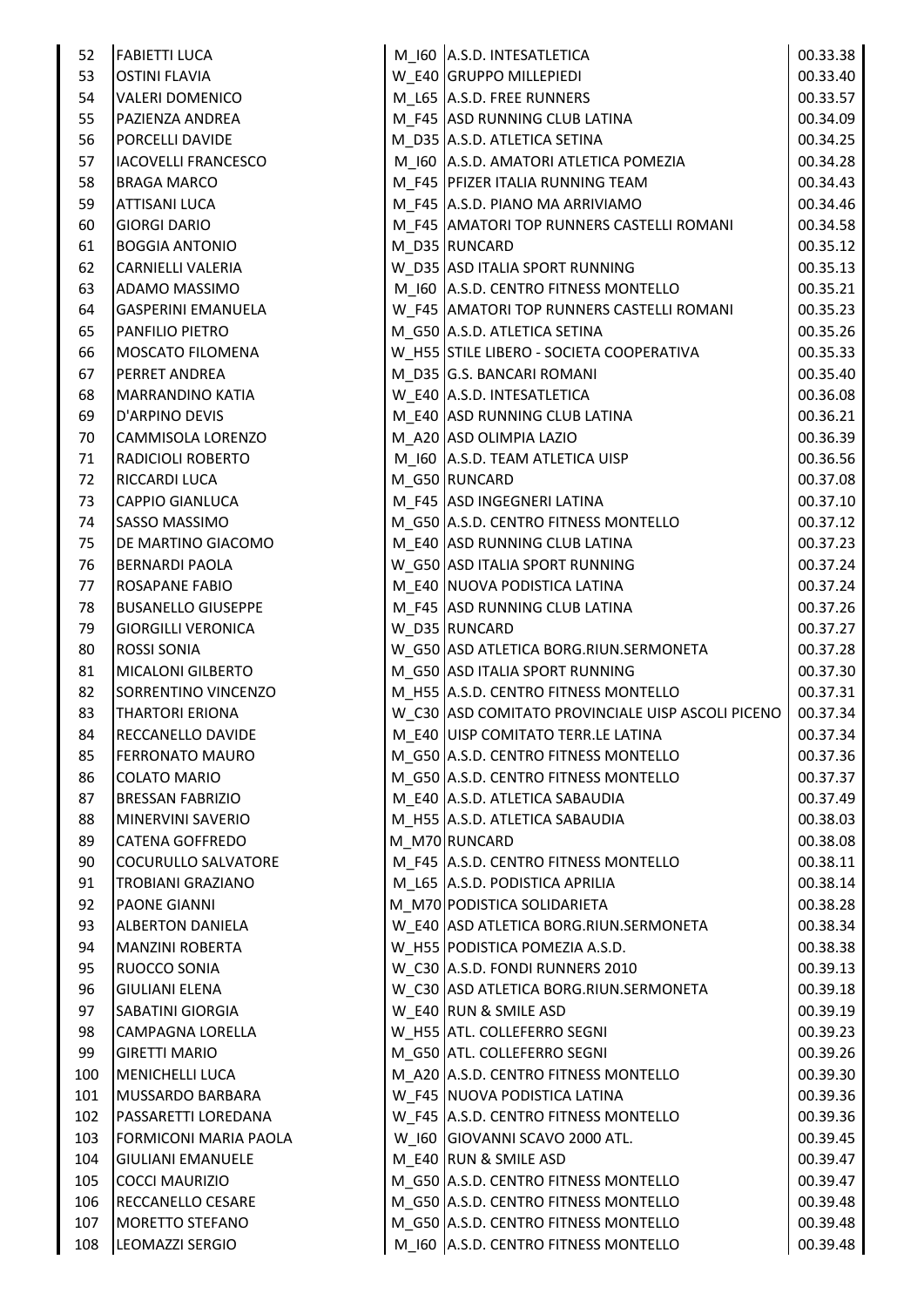| 109 | <b>FILIPPI ANDREA</b>           | M_A20 ASD ATLETICA BORG.RIUN.SERMONETA | 00.39.49 |
|-----|---------------------------------|----------------------------------------|----------|
| 110 | CALO' FULVIO                    | M_G50 A.S.D. ATLETICA SABAUDIA         | 00.39.56 |
| 111 | MONTINARO MARTA                 | W E40 LA MANDRA CALIMERA               | 00.40.07 |
| 112 | RAZZINO GENNARO                 | M_E40 ASD RUNNING CLUB LATINA          | 00.40.16 |
| 113 | <b>VASTOLA ALDO</b>             | M_G50 ASD ATLETICA BORG.RIUN.SERMONETA | 00.40.33 |
| 114 | <b>RECINE ALESSANDRA</b>        | W_D35 POLI GOLFO                       | 00.40.34 |
| 115 | <b>VELOCCIA VINCENZO</b>        | M_M70 A.S.D. PODISTICA APRILIA         | 00.40.43 |
| 116 | <b>MANGION FABIO</b>            | M_G50 A.S.D. CENTRO FITNESS MONTELLO   | 00.40.45 |
| 117 | <b>TOPATIGH NATASCIA</b>        | W_F45 A.S.D. CENTRO FITNESS MONTELLO   | 00.40.45 |
| 118 | <b>ZANELLA ALEX</b>             | M_E40 A.S.D. ATLETICA SABAUDIA         | 00.40.51 |
| 119 | <b>FRAU WANDA</b>               | W D35 LBM SPORT TEAM                   | 00.40.59 |
| 120 | RAIMONDI ALESSANDRO             | M F45 A.S.D. AMSES                     | 00.41.12 |
| 121 | <b>MELE MARCO</b>               | M_G50 UISP COMITATO TERR.LE LATINA     | 00.41.12 |
| 122 | <b>BUONFIGLIO ROCCO MICHELE</b> | M_M70 PODISTICA SOLIDARIETA            | 00.41.18 |
| 123 | MACIOCE PAOLO                   | M_H55 A.S.D. AMATORI ATLETICA POMEZIA  | 00.41.22 |
| 124 | PATRICOLO SUSANNA               | W_I60 A.S.D. AMATORI ATLETICA POMEZIA  | 00.41.22 |
| 125 | <b>PAGLIUCA ANTONIO</b>         | M_I60 A.S.D. PODISTICA APRILIA         | 00.41.27 |
| 126 | <b>CATANZANI GIULIO</b>         | M M70 ATL. ANZIO                       | 00.41.30 |
| 127 | PLACATI ANNA RITA               | W_I60 A.S.D. ATLETICA SABAUDIA         | 00.41.30 |
| 128 | <b>CANALI DANILO</b>            | M G50 A.S.D. CENTRO FITNESS MONTELLO   | 00.42.09 |
| 129 | LUZI EMANUELA                   | W_F45 A.S.D. CENTRO FITNESS MONTELLO   | 00.42.10 |
| 130 | <b>VALENTE GIUSEPPE</b>         | M_H55 A.S.D. CENTRO FITNESS MONTELLO   | 00.42.16 |
| 131 | MARSELLA MASSIMILIANO           | M_G50 PODISTICA SOLIDARIETA            | 00.42.21 |
| 132 | <b>DE MARTINO RAFFAELE</b>      | M_C30 A.S.D. INTESATLETICA             | 00.42.33 |
| 133 | <b>FALASCA MARIAROSARIA</b>     | W_F45 A.S.D. ATLETICA SABAUDIA         | 00.42.37 |
| 134 | MIRABELLA LUIGI                 | M_L65 A.S.D. ATLETICA SABAUDIA         | 00.42.38 |
| 135 | D'ADDATO ANGELA                 | W F45 RUNNING CLUB LATINA              | 00.42.45 |
| 136 | <b>FIORIN GIORGIO</b>           | M_G50 A.S.D. CENTRO FITNESS MONTELLO   | 00.42.45 |
| 137 | <b>TOLDO MARCO</b>              | M_F45 A.S.D. CENTRO FITNESS MONTELLO   | 00.42.45 |
| 138 | CANGIANO STEFANIA               | W E40 RUNCARD                          | 00.43.12 |
| 139 | <b>BELLI ROBERTO</b>            | M_G50 ATL. COLLEFERRO SEGNI            | 00.43.30 |
| 140 | PERCOCO ADRIANO                 | M_M70 A.S.D. CENTRO FITNESS MONTELLO   | 00.43.50 |
|     | 141   ANDREOLI VALERIA          | W_F45 ATLETICA PEGASO                  | 00.43.53 |
| 142 | AGUDIO UMBERTO                  | M_I60 RUNCARD                          | 00.44.54 |
| 143 | PANICCIA EMANUELE               | M_E40 RUNCARD                          | 00.45.01 |
| 144 | MENALE SALVATORE                | M_H55 A.S.D. CENTRO FITNESS MONTELLO   | 00.45.32 |
| 145 | <b>CASTALDO CRISTINA</b>        | W D35 A.S.D. CENTRO FITNESS MONTELLO   | 00.45.33 |
| 146 | <b>URBANI MAURO</b>             | M_H55 TEAM CAMELOT                     | 00.45.38 |
| 147 | <b>DIMASI NADIA</b>             | W F45 A.S.D. CENTRO FITNESS MONTELLO   | 00.46.01 |
| 148 | D'ANGELO DAVIDE                 | M_E40 UISP COMITATO TERR.LE LATINA     | 00.46.17 |
| 149 | PARADISO GIORGIA                | W_E40 RUNCARD                          | 00.46.22 |
| 150 | MARZELLA PAMELA                 | W_F45 A.S.D. ATLETICA SABAUDIA         | 00.46.22 |
| 151 | <b>ZICCHIERI GIORGIA</b>        | W F45 NUOVA PODISTICA LATINA           | 00.46.35 |
| 152 | <b>FERRANTI MARCELLO</b>        | M L65 RUNCARD                          | 00.47.01 |
| 153 | <b>RENZELLI ALBERTO</b>         | M_D35 A.S.D. INTESATLETICA             | 00.47.10 |
| 154 | D'ANDREA DARIA                  | W 160 NUOVA PODISTICA LATINA           | 00.47.17 |
| 155 | <b>GENTILE EDMONDO</b>          | M_M70 A.S.D. ATLETICA LATINA           | 00.47.49 |
| 156 | PERSICHETTI MANUELA             | W_F45 ASD ATLETICO MONTEROTONDO        | 00.47.54 |
| 157 | <b>ALICINO LAURA</b>            | W E40 PFIZER ITALIA RUNNING TEAM       | 00.48.01 |
| 158 | <b>ROMANI STEFANO</b>           | M_C30 ASD ITALIA SPORT RUNNING         | 00.48.10 |
| 159 | PALMIGIANI MARIO                | M G50 A.S.D. ATLETICA SABAUDIA         | 00.50.50 |
| 160 | <b>VIGLIANESE ANDREA</b>        | M_H55 A.S.D. AMATORI ATLETICA POMEZIA  | 00.51.05 |
| 161 | <b>SBERNOLI EBE</b>             | W_H55 A.S.D. AMATORI ATLETICA POMEZIA  | 00.51.05 |
| 162 | <b>SCHNIDERITSCH PIERLUIGI</b>  | M_G50 ASD RUNNERS ELITE CECCANO        | 00.51.07 |
| 163 | <b>CONTE MARIO</b>              | M H55 A.S.D. AMATORI ATLETICA POMEZIA  | 00.51.08 |
| 164 | <b>BACCO RICCARDO</b>           | M_H55 ASD RUNNING CLUB LATINA          | 00.51.28 |
| 165 | PATRIZI NUNZIA                  | W_G50 ENDURANCE TRAINING A.S.D.        | 00.51.41 |